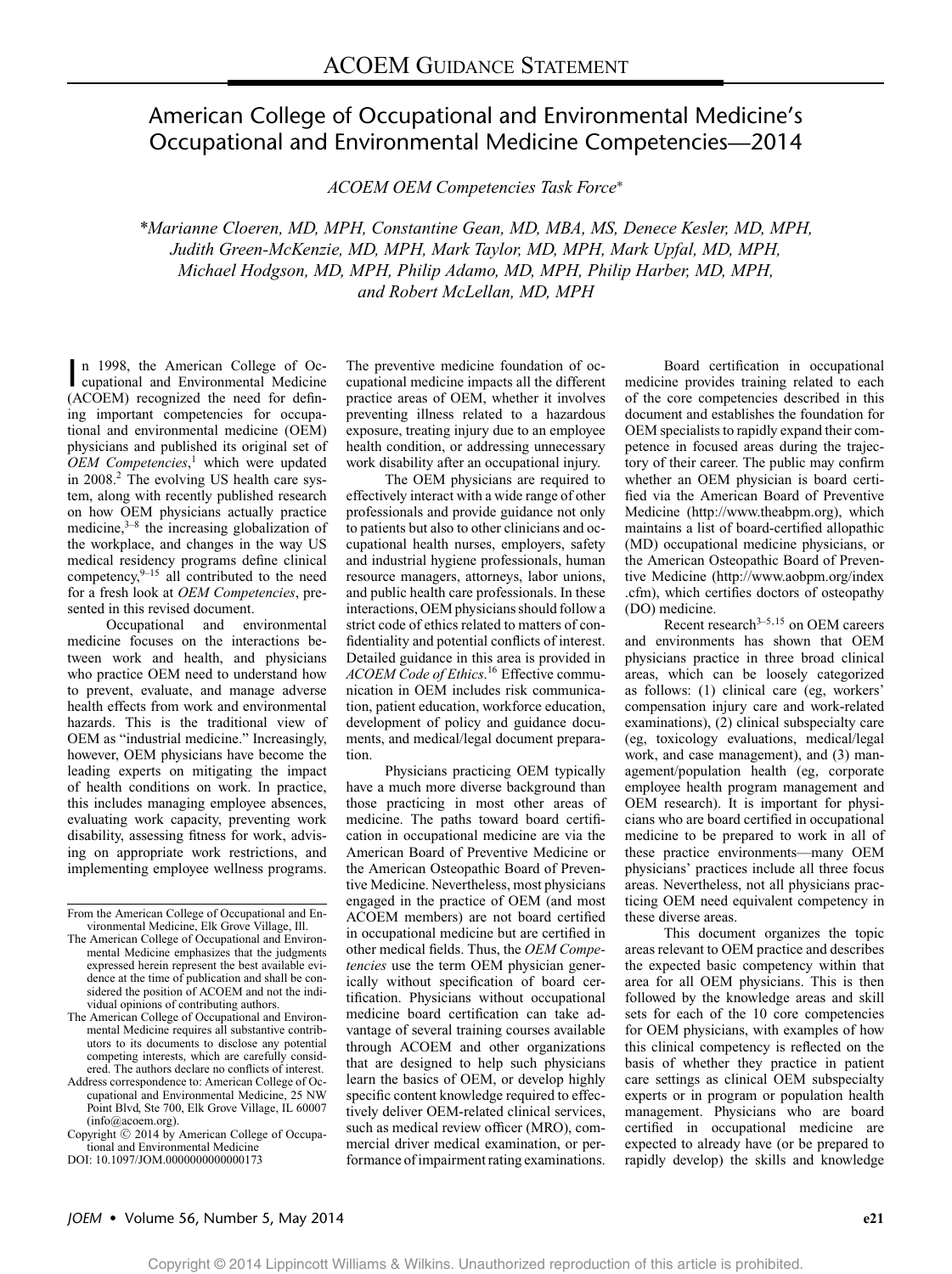sets needed to deliver care in any of the three clinical subsets of care.

This document also indicates which of the Accreditation Council for Graduate Medical Education (ACGME) six core competencies are primarily addressed by the specific OEM competency area. These six core competency areas are (1) ACGME Patient Care, (2) Medical Knowledge, (3) Practice-Based Learning and Improvement, (4) Interpersonal and Communication Skills, (5) Professionalism, and (6) Systems-Based Practice. Appendix 1 contains the text for the ACGME competencies related to OEM practice. Appendix 2 contains a link to the 30-page *Preventive Medicine Milestone Project: Occupational Medicine* for training in occupational medicine board certification. These should be considered reference documents, relevant to the current training of new OEM physicians seeking board certification. Appendix 3 is related to competency in techniques and methodologies of research and education.

For the purpose of this document, *competency* is defined as possession of sufficient physical, intellectual, and behavioral qualifications (ie, knowledge, skills, abilities, and attitudes) to perform a task or serve in a role that adequately accomplishes a desired outcome. In order for OEM physicians to have a solid identity with employers, government agencies, health care organizations, and other health care practitioners, a short list of core competencies is essential. This document presents a list of 10 core competencies that identify the areas of medicine that are the basis of the OEM specialty.

A systematic process was used to arrive at the competencies. The task force that developed this document represents diverse practices, including academic, corporate, private practice, and government. The prior competencies document was reviewed. Then, the OEM competencies in use by other organizations and countries were evaluated, $17$  as were other current publications as outlined in the references. Input was sought by experts in specific content area. Finally, review and input were solicited from the ACOEM Special Interest Sections.

### **OEM CORE COMPETENCIES**

A physician specializing in OEM is expected to be competent in all 10 core competencies, with knowledge and skills that are specific to the area of clinical practice focus. The OEM physician should endeavor to apply evidence-based best practices (eg, shared medical decision-making), outcome measurements, and continuous quality improvement, as the medical system evolves to incorporate such standards of care.

#### **Clinical OEM**

The OEM physician should have the knowledge and skills to provide evidencebased clinical evaluation and treatment of injuries and illnesses that are occupationally or environmentally related. The OEM physician's expertise is also applied to evaluating the impact of personal medical conditions on the ability to perform work tasks. Throughout the course of care, the physician should seek to maximize the patient's functional recovery. Clinical expertise is applied in face-to-face care of patients, as well as in activities such as case management and peer-to-peer discussions. *(ACGME core competencies addressed: ACGME Patient Care, Medical Knowledge, Interpersonal and Communication Skills, and Professionalism*.*)*

#### **OEM-Related Law and Regulations**

The OEM physician should have the knowledge and skills necessary to comply with regulations important to occupational and environmental health, as well as the wide range of laws and regulations related to the interactions between work and health. As recognized experts on issues relating to the causation of occupational and environmental injuries and illnesses, as well as ability to perform work with or without reasonable accommodations, OEM physicians are frequently called on to provide expert testimony, write expert opinion reports, and provide peer review. The OEM physician needs to interact knowledgeably with nonmedical professionals, including human resources managers, operations managers, safety professionals, union leaders, government officials, and legal professionals, and should understand the rules of these worlds. (*ACGME core competencies addressed: ACGME Practice-Based Learning and Improvement, Interpersonal and Communication Skills, Professionalism, and Systems-Based Practice.)*

#### **Environmental Health**

The OEM physician should have the knowledge and skills necessary to recognize potential environmental causes of concern to the individual, as well as to community health. Environmental issues most often include air, water, or ground contamination by natural or artificial pollutants. The physician should know about the health effects of the broad physical and social environment, which includes housing, urban development, land use and transportation, industry, and agriculture. (*ACGME core competencies addressed: ACGME Patient Care, Medical Knowledge, Interpersonal and Communication Skills, Professionalism, and Systems-Based Practice.)*

### **Work Fitness and Disability Management**

The OEM physician should have the knowledge and skills to determine whether a

worker can safely be at work and complete required job tasks. The physician should be able to assist the patient in identifying personal functional goals, and develop a treatment or management plan that attempts to align the patient's goals with the job requirements. The physician should have the knowledge and skills necessary to provide guidance to the employee and employer when there is a need for integration of an employee with a disability into the workplace, or when there is a need to pursue other avenues such as vocational rehabilitation or disability benefits. *(ACGME core competencies addressed: ACGME Patient Care, Medical Knowledge, Interpersonal and Communication Skills, Professionalism, and Systems-Based Practice.)*

### **Toxicology**

The OEM physician should have the knowledge and skills to recognize, evaluate, and treat health effects of exposures to toxic agents at work or in the general environment. The physician should also have the knowledge and skill to develop, evaluate, and manage medical surveillance and biological monitoring programs for toxicological exposures. *(ACGME core competencies addressed: ACGME Patient Care, Medical Knowledge, Practice-Based Learning and Improvement, Professionalism, and Systems-Based Practice.)*

### **Hazard Recognition, Evaluation, and Control**

The OEM physician should have the knowledge and skills necessary to assess whether there is risk of an adverse event from exposure to physical, chemical, biological, ergonomic, or psychological hazards in the workplace or environment. The OEM physician should be prepared to collaborate with industrial hygienists or other qualified safety and health care professionals and interpret measurements and reports from such professionals in context. If there is a risk with exposure, then that risk can be characterized with recommendations for control measures or medical surveillance. The OEM physician should demonstrate an understanding of the core principles of industrial hygiene, ergonomics, occupational safety and risk/hazard control, and communication, and apply the principles of the Hierarchy of Controls to protect the health of individual workers, patients, and the public from the range of known chemical, physical, biological, and radiological hazards. *(ACGME core competencies addressed: ACGME Medical Knowledge, Practice-Based Learning and Improvement, Interpersonal and Communication Skills, and Systems-Based Practice.)*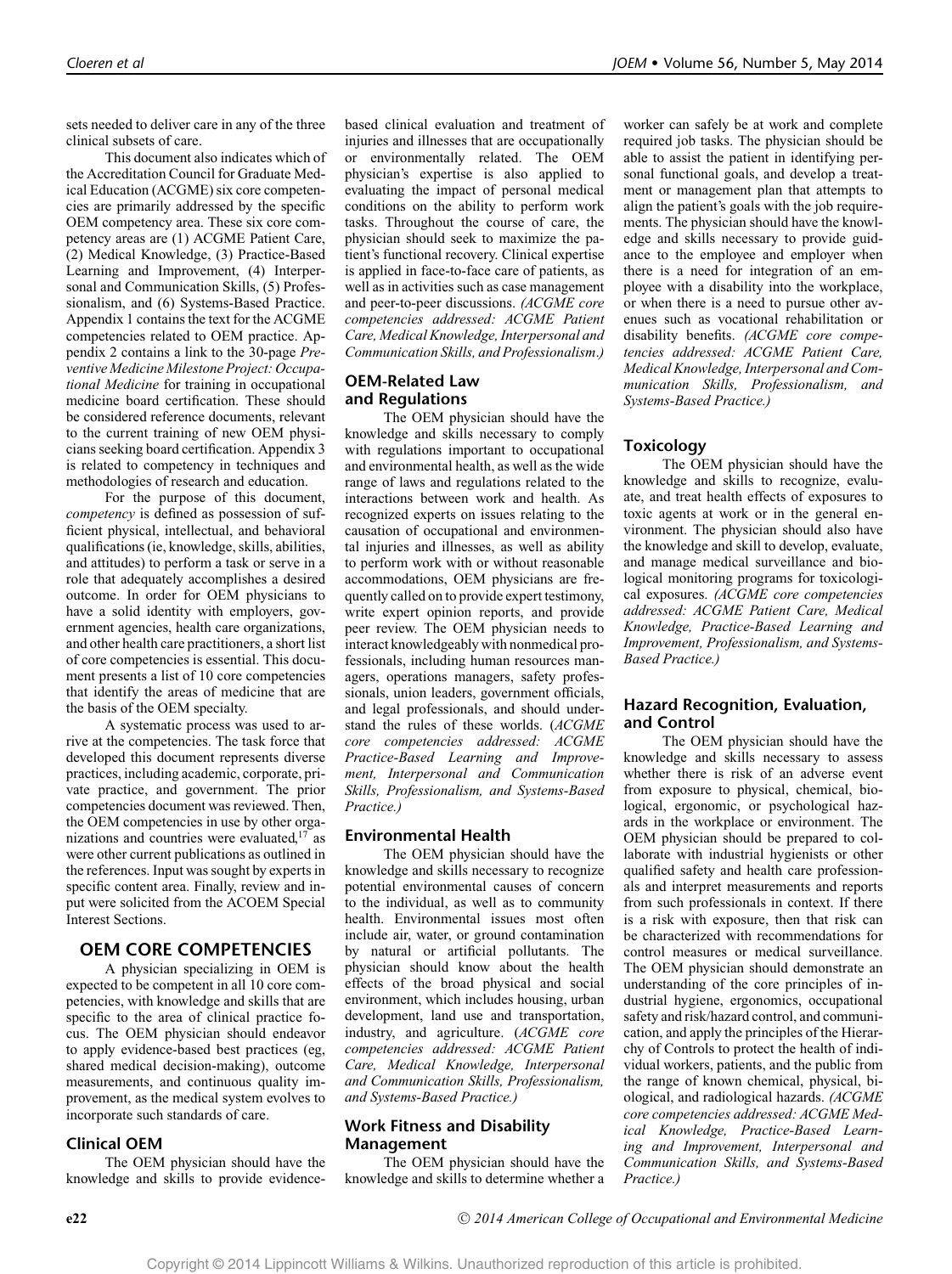# **Disaster Preparedness and Emergency Management**

The OEM physician has a critical role in emergency preparedness and emergency management, with responsibility for protecting employed individuals and the national workforce from health and economic consequences of disasters. The OEM physician should have the knowledge and skills to collaborate with the employer management team to plan for workplace response to natural or man-made disasters. Emergency management planning includes resource mobilization, worker population tracking, communication contingency planning, and collaboration with local, state, or federal agencies. *(ACGME core competencies addressed: ACGME Patient Care, Medical Knowledge, Practice-Based Learning and Improvement, Interpersonal and Communication Skills, and Systems-Based Practice.)*

# **Health and Productivity**

The OEM physician should be able to identify and address individual and workplace organizational factors to optimize the health of the worker and enhance productivity. These issues most often include absenteeism, presenteeism, health enhancement, and population health management. *(ACGME core competencies addressed: ACGME Patient Care, Medical Knowledge, Practice-Based Learning and Improvement, Interpersonal and Communication Skills, and Systems-Based Practice.)*

## **Public Health, Surveillance, and Disease Prevention**

The OEM physician should have the knowledge and skills to develop, evaluate, and manage medical surveillance programs for the workplace, as well as the general public. The physician should be able to apply primary, secondary, and tertiary preventive methods. *(ACGME core competencies addressed: ACGME Patient Care, Medical Knowledge, Practice-Based Learning and Improvement, Interpersonal and Communication Skills, Professionalism and Systems-Based Practice*.)

### **OEM-Related Management and Administration**

The OEM physician should have the administrative and management knowledge and skills to plan, design, implement, manage, and evaluate comprehensive occupational and environmental health programs and projects. OEM physicians need an understanding of health care benefits, workers' compensation systems, and electronic health records and knowledge of the laws and regulations applicable to the jurisdiction, industry, and population of interest. OEM physicians in all practice settings are expected to

be sensitive to the diverse needs and cultural backgrounds of those they serve, and anticipate meeting diverse needs in setting up their practices. *(ACGME core competencies addressed: ACGME Practice-Based Learning and Improvement, Interpersonal and Communication Skills, Professionalism, and Systems-Based Practice.)*

# **ACOEM OEM CORE COMPETENCIES KNOWLEDGE AND SKILL SETS**

## **Clinical OEM**

The OEM physician should have the knowledge and skills to provide evidencebased clinical evaluation and treatment of injuries and illnesses that are occupationally and/or environmentally related. Throughout the course of care, the physician should seek to maximize the patient's functional recovery. Clinical expertise is applied in face-toface care of patients, as well as in activities such as case management and peer-to-peer discussions. (*ACGME core competencies addressed: ACGME Patient Care, Medical Knowledge, Interpersonal and Communication Skills, and Professionalism*. Also see *ACOEM Code of Ethics*, <sup>16</sup> and ACOEM position statement on *Confidentiality of Medical Information in the Workplace*. 18)

### **Clinical OEM Care Focus**

Physicians practicing in occupational health centers, whether free-standing, hospital-based, employer-based, or part of a network, provide patient care services. They should be competent in performing a careful history and physical examination, developing and delivering appropriate treatment plans, and managing patients toward functional recovery, while minimizing unnecessary work disability. Clinical OEM physicians typically provide work injury and illness care, medical surveillance examinations, preplacement examinations, fitness-for-duty evaluations, and various other clinical services related to specific work hazards or work fitness questions. OEM clinicians should have a general medicine knowledge base comparable to a primary care doctor caring for adult patients, because there is a need to manage a wide range of conditions both in relation to urgent care presentations and to determine the impact of a condition on ability to perform a given job.

### **OEM Clinical Specialist**

The clinical specialist is often engaged in a focused area of practice, for example, impairment evaluation, hazardous exposure evaluation, work capacity evaluation, toxicology consultation, or workers' compensation case management. OEM clinical specialists often provide medical/legal consultation and

assist companies in developing, implementing, or evaluating their occupational health or injury management procedures.

### **OEM Population Management**

Many OEM physicians serve as corporate medical officers or work in academic or government settings with responsibility for employee health. These roles require competency in health information management, trend analysis, chronic disease management, and preventive medicine principles. OEM physicians are often responsible for disability management programs and employee wellness programs. Clinical competencies for OEM population management include understanding health risks, clinical practice guidelines for chronic disease management, and current practices in disease detection, prevention, and treatment, as well as disability management principles. (See ACOEM position statement on *Optimizing Health Care Delivery by Integrating Workplaces, Homes, and Communities*. 19)

### **Clinical—General**

The OEM physician should provide clinical care with an understanding of the workplace, work exposures, and relevant statutes, such as workers' compensation. The OEM physician should understand and identify interactions between personal and occupational health conditions and risk factors.

- 1. Obtain appropriately detailed patient histories, with an emphasis on occupation and exposure.
- 2. Identify the potential relationship between patient symptoms and occupational and environmental exposures; effectively communicate and support an opinion about work relatedness.
- 3. Diagnose and treat, or refer and manage occupational/environmental illnesses and injuries with the use of consultants in related disciplines when indicated.
- 4. Manage a workers' compensation case treatment plan from first visit to closure, including provision of required medical documentation, following the relevant jurisdictional rules.
- 5. Identify nonoccupational/environmental factors that may contribute to occupational and environmental disease or iniury
- 6. Elicit patients' concerns about exposures and establish a therapeutic alliance incorporating risk communication.
- 7. Report all findings to affected individuals and pertinent information to organizations and employers as appropriate (considering medical confidentiality issues), advocating for the health and safety of patients and employees.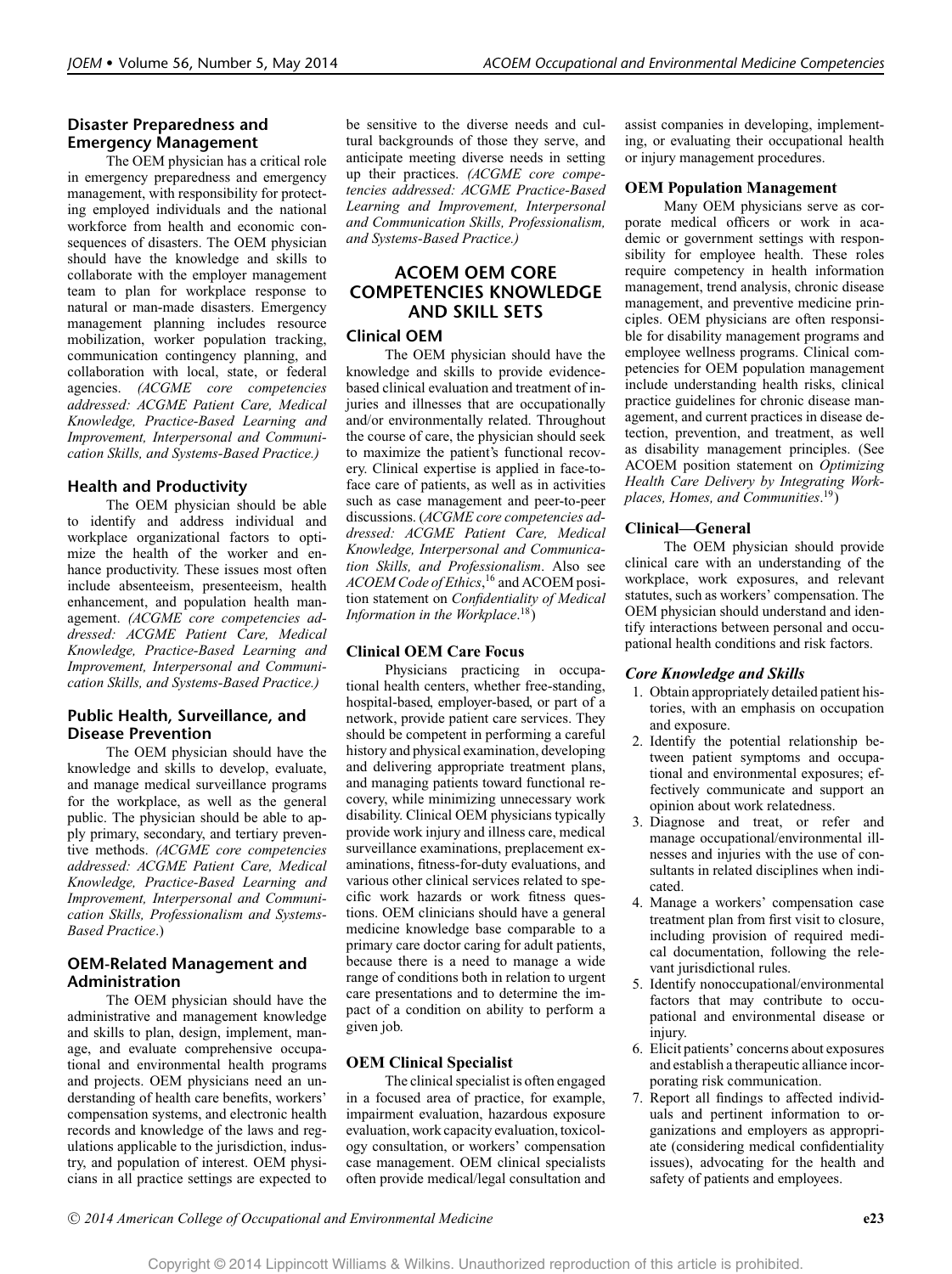- 8. Work as a team member with other professionals to identify and evaluate occupational or environmental hazards and recommend methods to reduce exposure, mitigate risk, and improve worker health and productivity.
- 9. Apply evidence-based clinical practice guidelines in one's practice of medicine. (See ACOEM position statement on *Ensuring Quality of Care in Workers' Compensation Programs: Fair Fee Schedules and Evidence-Based Guidelines*. 20)
- 10. Use clinical knowledge to assess impact of personal medical conditions on ability to perform work tasks and advise about modifications or accommodations that would permit continued employment.

### *Additional Knowledge and Skills*

Some OEM physicians have additional knowledge and skills in the following areas, not considered core for all OEM physicians:

- 1. Perform independent medical evaluations.
- 2. Perform impairment rating examinations by using specific sets of guidelines.
- 3. Training and certification for the National Registry of Certified Medical Examiners—examination of commercial motor vehicle operators.
- 4. Perform Federal Aviation Administration examinations.
- 5. Perform specialized evaluations to assess functional capacity.
- 6. Review drug tests as an MRO. A listing of more specific competencies of the MRO can be found at [www.mrocc.org/](www.mrocc.org/MROComp.pdf) [MROComp.pdf.](www.mrocc.org/MROComp.pdf)

#### **Clinical—Cardiology**

Individuals with underlying cardiac risk factors and disease may encounter special concerns in safety-sensitive jobs, while working around certain chemical agents, and in performing exertional labor. OEM physicians engage in primary prevention of cardiac disease via involvement in employee wellness programs and counseling. OEM physicians assist patients, employers, primary care physicians, and cardiologists in the secondary and tertiary prevention of cardiac disease, as well as the accommodation of workers with cardiac concerns. The perspective of the OEM physician is particularly useful in placing workers in special assignments, such as emergency response, hazardous waste, commercial driving, forklift, and respirator use.

#### *Core Knowledge and Skills*

1. Recognize, evaluate, and manage the cardiac effects of chemical asphyxiants such as carbon monoxide, methylene chloride, and cyanide.

- 2. Evaluate a person's ability to perform exertional work after a cardiac event (such as myocardial infarction, stent/angioplasty, arrhythmia, placement of pacemaker or implantable cardioverter defibrillator, coronary artery bypass graft surgery).
- 3. Apply knowledge of cardiac risk factors in employee risk assessment and patient counseling.
- 4. Interpret electrocardiogram for ischemia, evidence of infarction, conduction disorders, and arrhythmias.

### *Additional Knowledge and Skills*

Some OEM physicians have additional knowledge and skills in the following area, not considered core for all OEM physicians: Perform cardiovascular evaluations such as stress testing to assess fitness for duty.

#### **Clinical—Dermatology**

Occupational dermatoses are among the leading causes of occupational disease in the United States. Dermatoses occur also as a result of exposure to hazardous compounds in the home environment. OEM physicians should provide early recognition, diagnosis, and management of these disorders and make necessary recommendations to minimize their occurrence both in the workplace and at home.

#### *Core Knowledge and Skills*

- 1. Differentiate occupational skin disorders by history, examination, and diagnostic evaluation.
	- i. Diagnose and determine the cause of allergic contact dermatitis and allergic contact urticaria (and other related Immunoglobulin E–mediated allergic responses), particularly those caused by common antigens such as latex, epoxy monomer, nickel, and rhus.
	- ii. Diagnose primary irritant-induced dermatoses.
	- iii. Diagnose potentially contagious skin conditions (varicella/zoster, herpes, Methicillin-resistant Staphylococcus aureus, or other skin infections).
- 2. Manage occupational and environmental skin injuries and dermatoses.
	- i. Treat and prevent recurrence of contact dermatitis.
	- ii. Treat chemical burns, including those caused by caustics, acids, including hydrofluoric acid.
- iii. Manage occupational bullae and calluses.
- iv. Prevent and manage solar radiation– associated skin injury in outdoor workers.
- v. Manage folliculitis barbae in workers who may be required to shave.

#### *Additional Knowledge and Skills*

Board-certified occupational medicine specialists and physicians practicing as OEM clinical specialists should have the following additional knowledge and skills, referring to dermatologists for assistance as clinically indicated:

- 1. Diagnose actinic skin damage, as well as photosensitization dermatitis, including cases due to exposure to coal tar, psoralens, and polychlorinated biphenyls.
- 2. Diagnose occupational acne, including chloracne.
- 3. Differentiate work-aggravated dermatoses.
- 4. Diagnose occupational cutaneous infections (eg, herpetic whitlows).
- 5. Identify skin neoplasias, especially as caused by coal tar, ultraviolet radiation, hexavalent chromium, or ionizing radiation.
- 6. Diagnose occupational pigmentary disorders, including vitiligo.

Some OEM physicians have additional knowledge and skills in the following areas, not considered core for all OEM physicians:

1. Patch testing for diagnosis of allergic contact dermatitis and other atopic conditions. 2. Skin biopsy.

### **Clinical—Emergency Medicine and Surgery**

OEM physicians should have the knowledge and skills to provide acute medical care for a wide variety of common injuries and illnesses, as well as to stabilize and refer individuals for emergency care. (See ACOEM position statement on *Automated External Defibrillation in the Occupational Setting*. 21)

- 1. Establish emergency procedures and protocols for the clinical management of individuals involved in hazardous materials incidents, including substance-specific first aid and medical management protocols.
- 2. Recognize and secure appropriate emergency care for life-threatening respiratory, central nervous system, renal, cardiac, or other target organ failure, pending the identification of a specific exposure agent.
- 3. Diagnose and manage the work-related implications of surgical conditions and assist in safe return-to-work accommodations.
- 4. If working in urgent care setting, perform incision and drainage of abscesses, suturing of simple lacerations, and provide other simple wound care.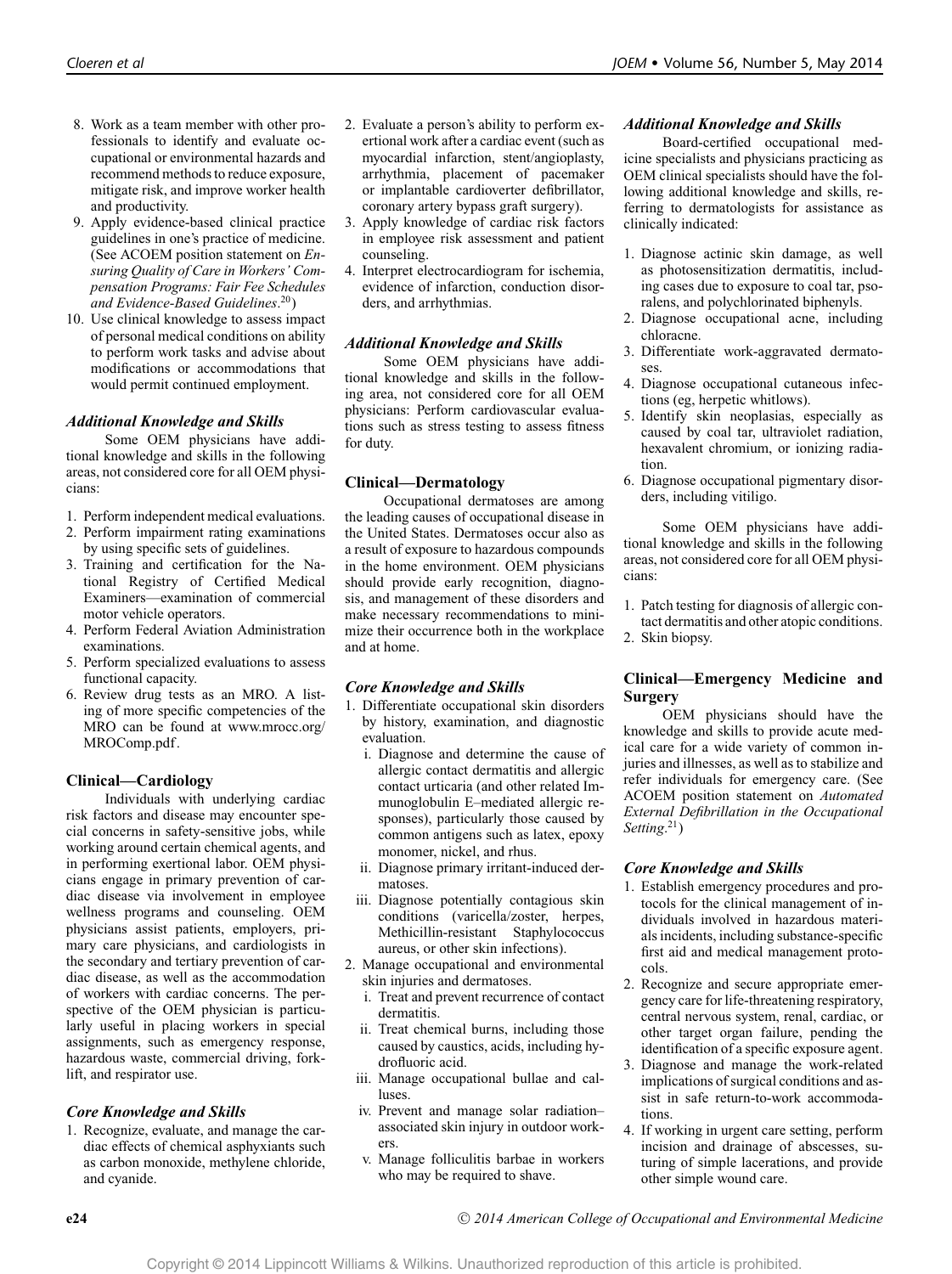- 5. Manage the effects of exposure to physical hazards, including heat, cold, and radiation exposure.
- 6. Understand locally relevant emergency preparedness programs and triage concepts.

### **Clinical— Endocrinology**

The OEM physician should be aware of the endocrine conditions that can present as or complicate work-related conditions or interfere with fitness for work, and be able to select appropriate initial diagnostic tests and manage workplace issues related to common endocrine conditions.

### *Core Knowledge and Skills*

- 1. Consider endocrine conditions (eg, hypothyroidism and diabetes) that may contribute to conditions attributed to work (eg, carpal tunnel syndrome).
- 2. Manage work fitness decisions related to poorly controlled endocrine conditions, especially diabetes mellitus.
- 3. Recognize metabolic syndrome and counsel patients about lifestyle management to prevent progression to related endocrine and cardiac disease.

### **Clinical—Gastroenterology**

The OEM physician should be able to evaluate abnormal liver function enzymes in the context of evidence of exposure to workplace or environmental toxins, personal risk of such exposure, and as evidence of an underlying medical condition for which fitness for duty may be an issue (eg, alcoholism).

#### **Clinical—Hematology/Oncology**

Occupational and environmental exposures may have potential to cause adverse hematological effects or may be carcinogenic. The OEM physician should have the knowledge and skills to evaluate, diagnose, and prevent the hematological and carcinogenic effects of occupational and environmental exposures.

#### *Core Knowledge and Skills*

- 1. Interpret hematological laboratory studies in the context of medical surveillance and postexposure examinations.
- 2. Perform clinical evaluations to detect the health effects of exposure to hematological toxins such as benzene, lead, and arsine.

### *Additional Knowledge and Skills*

Board-certified occupational medicine specialists and physicians practicing as OEM clinical specialists should have the following additional knowledge and skills: Evaluate patients, clinical data, and exposure data to render opinions regarding causation in cases of suspected occupational or environmental cancer.

### **Clinical—Infectious Disease**

Blood-borne, waterborne, food-borne, and airborne pathogens pose unique challenges for travelers and in occupational, environmental, or both settings. Early recognition and preventive action, including, when appropriate, contact investigations, screening, prophylaxis, and health risk communication, by the OEM physician can minimize their spread, health effects, and recurrences.

#### *Core Knowledge and Skills*

- 1. The OEM physician should be prepared to identify, manage, treat, or refer for treatment, and prevent the following:
	- i. Blood-borne, airborne, waterborne, food-borne, and fomite-borne pathogen exposure and associated illnesses
	- ii. Infestations and zoonotic conditions
	- iii. Transmission risk in food service workers with active infectious diseases spread by fecal/oral route
- 2. Understand and follow recommendations from public health authorities, such as the US Centers for Disease Control and Prevention (CDC) and World Health Organization, for immunization of the working populations seen clinically.
- Apply CDC recommendations for tuberculosis surveillance and exposure evaluation, including contact investigation and testing for latent tuberculosis infection.

#### *Additional Knowledge and Skills*

Some OEM physicians have additional knowledge and skills in the following areas, not considered core for all OEM physicians:

- 1. Sexually transmitted infections.
- 2. Diseases of travelers.

### **Clinical—Musculoskeletal**

Musculoskeletal injuries comprise most of the acute occupational injuries seen by the OEM physician and cause major productivity, financial, and human losses for employees and employers alike. Thorough understanding of the anatomy, physiology, and pathology of the musculoskeletal system, as well as appropriate diagnostic and management skills, is essential. OEM physicians should be able to correlate clinical conditions with functional capacity in relation to activities of daily living and work. Applying the principles of epidemiology and ergonomics enables the OEM physician to facilitate the development of programs to prevent these conditions.

#### *Core Knowledge and Skills*

1. Perform focused and comprehensive musculoskeletal evaluations, including the history, physical examination, appropriate imaging or laboratory studies, and the investigation of occupational risk factors.

- 2. Select appropriate treatment and management of patients with musculoskeletal conditions, using evidence-based guidelines.
- 3. Identify, manage, and prevent acute and chronic musculoskeletal disorders and their associated disabilities, and determine when such conditions are workrelated. Conditions of particular interest are as follows:
	- i. Spine disorders, including low back pain
	- ii. Cumulative trauma disorders, with attention to specificity of diagnosis and etiology, and both occupational and nonoccupational risk factors
	- iii. Joint and extremity injuries and disorders
	- iv. Degenerative diseases of bones, joints, and connective tissue related to aging
- 4. Recommend ergonomic interventions or prescribe industrial hygiene/safety evaluation to evaluate and correct worksite ergonomic issues.
- 5. Prescribe appropriate rehabilitation services for an injured worker.
- 6. Identify delayed recovery and manage chronic musculoskeletal pain syndromes.

#### *Additional Knowledge and Skills*

Some OEM physicians have additional knowledge and skills in the following areas, not considered core for all OEM physicians:

- 1. Joint and other injections.
- 2. Epidural injections.
- 3. Joint aspiration.

# **Clinical—Neurology**

Occupational and environmental exposures can cause acute and chronic effects on the central and peripheral nervous systems. The OEM physician should have the skills and knowledge to evaluate, diagnose, and prevent exposure-related neurological conditions and to facilitate the placement of workers with neurological disorders.

- 1. Perform focused neurological and mental status examinations in the evaluation of occupational and environmental injuries or illnesses.
- 2. When indicated, select and utilize the results of neurological and mental status examination procedures or consultations in the evaluation of occupational or environmental injuries or illnesses, or for personal neurological conditions that may be impacting the ability to perform work tasks. Such studies may include imaging, electrodiagnostic or electrophysiological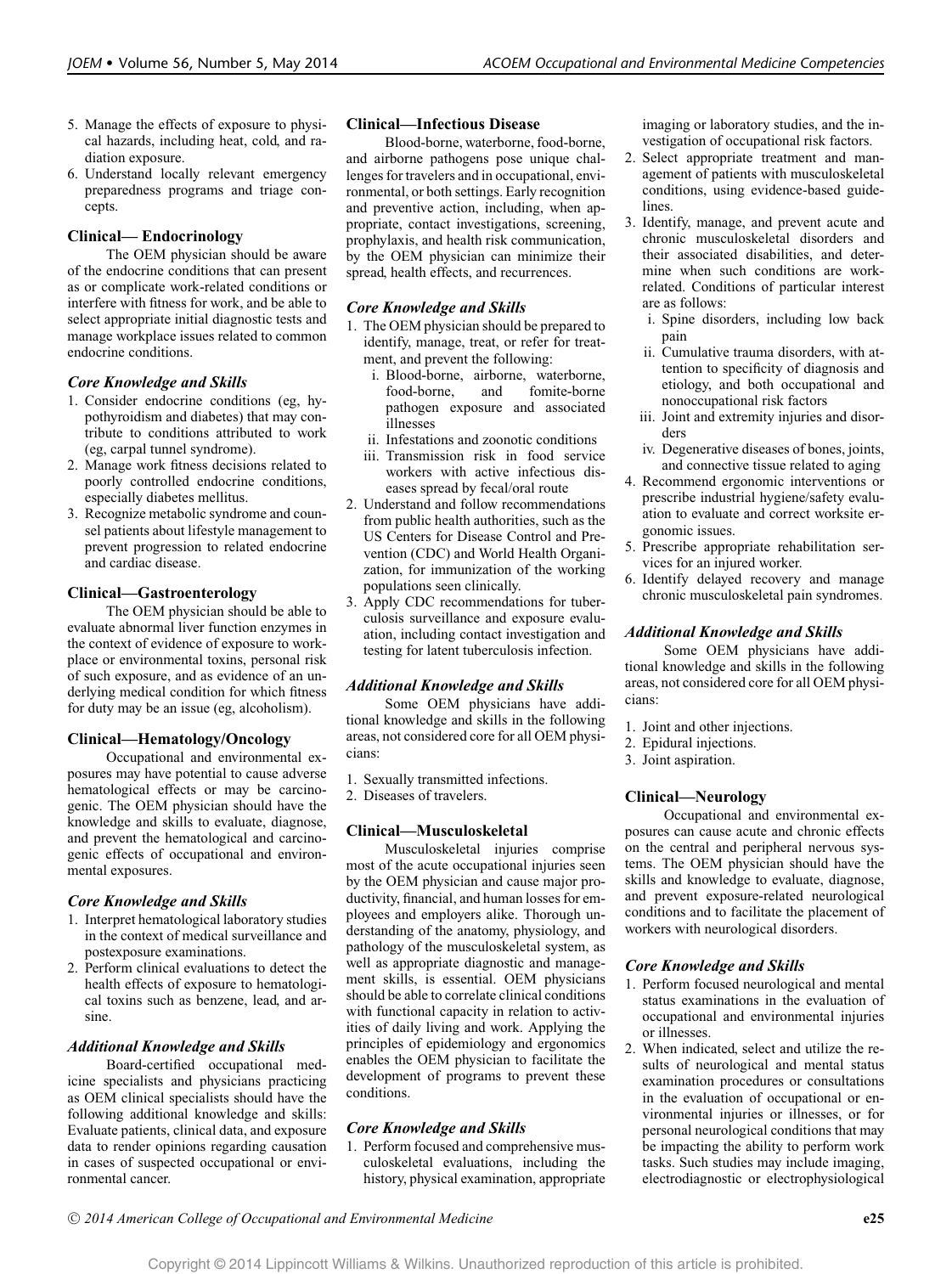studies, or neuropsychological/neurocognitive testing.

3. Assist specialists, primary care providers, and employers in safely returning workers with neurological conditions to the workplace.

### **Clinical—Ophthalmology**

The OEM physician should have the clinical and administrative knowledge and skills to manage occupational eye injuries and oversee vision screening and protection programs.

#### *Core Knowledge and Skills*

- 1. Identify the need for specialized ophthalmological services and surveillance (eg, lasers and ethambutol use).
- 2. Perform basic eye examination, including visual acuity and color/depth tests; use information from the eye examination to assist in the proper placement of workers.
- 3. If working in an urgent care or occupational health clinic setting, OEM physicians should be able to recognize and treat occupational eye diseases and injuries, refer to an ophthalmologist when appropriate, and coordinate return to work planning and needed follow-up.
	- i. Diagnose and manage infectious and irritant conjunctivitis.
	- ii. Diagnose and treat ultraviolet photokeratitis.
	- iii. Identify superficial foreign bodies from the eye, and remove or refer for removal.
	- iv. Identify and treat or refer as appropriate ocular chemical exposures and burns (including alkali, acid, and hydrofluoric acid).
	- v. Use fluorescein stain to evaluate the cornea when indicated.

#### *Additional Knowledge and Skills*

Some OEM physicians have additional knowledge and skills in the following areas, not considered core for all OEM physicians:

- 1. Slit lamp examination.
- 2. Intraocular pressure measurement.

#### **Clinical—Otolaryngology**

The OEM physician should have the clinical knowledge and skills to identify, evaluate, diagnose, and manage the care of patients with common occupational and environmental otolaryngological conditions.

#### *Core Knowledge and Skills*

- 1. Diagnose and manage nasopharyngeal conditions caused or aggravated by occupational and environmental exposure, including allergies, rhinitis, or pharyngitis.
- 2. Evaluate and manage a patient with hearing loss or other occupationally related

otological conditions (see ACOEM position statement on *The Role of the Professional Supervisor in the Audiometric Testing Component of Hearing Conservation Programs*22):

- i. Identify, clinically manage, and prevent further injury to individuals with noise-induced hearing loss.
- ii. Evaluate and manage individuals with external otitis related to, or complicated by, the use of hearing protection.
- 3. Interpret an audiogram, identify a standard threshold shift, and implement appropriate treatment and preventive interventions.
- 4. Support safety and industrial hygiene professionals in the design and implementation of hearing conservation programs and selection of appropriate hearing protection options for employees.

#### *Additional Knowledge and Skills*

Some OEM physicians have additional knowledge and skills in the following area, not considered core for all OEM physicians: Perform an audiogram.

Board-certified occupational medicine specialists, physicians practicing as OEM clinical specialists, and OEM population managers should have the following additional knowledge and skills:

- 1. Develop, implement, and manage an occupational hearing conservation program.
- 2. Perform hearing loss causation analysis based on review of longitudinal audiometric measurements.
- 3. Evaluate and manage patients with complicated nasopharyngeal conditions caused or aggravated by occupational and environmental exposure, including vocal cord dysfunction, laryngeal polyps, neoplasms, and granulomata.

#### **Clinical—Pain Management**

The OEM physician should be familiar with the issues and pitfalls associated with the treatment of various types and presentations of pain.

#### *Core Knowledge and Skills*

- 1. Understand the difference between acute and chronic pain, including the neurological pathways mediating each.
- 2. Use treatment approaches that will help patients with pain maintain optimal function.
	- i. Establish expectations for working within physical limits appropriate for the diagnosed condition.
	- ii. Focus on improved function as the stated goal, rather than pain relief.
	- iii. Prescribe exercise, activities, and work within appropriate limitations as part of the treatment plan.
- iv. Prescribe physical therapy approaches that emphasize patient movement and participation.
- v. Refer for behavioral counseling, for example, cognitive behavioral therapy, in cases that require additional emotional support to overcome fear/avoidance behavior, disability mindset, or pain catastrophization; use therapists familiar with the shortterm work-focused cognitive behavioral therapy approach or other treatment approaches that help the patient learn to cope and function better.
- 3. Follow evidence-based treatment guidelines related to acute opioid prescription and chronic opioid management. Available resources include the ACOEM *Practice Guidelines* and ACOEM's guidance statement *Principles for Ensuring the Safe Management of Pain Medication Prescriptions by Occupational and Environmental Medicine Physicians*. <sup>23</sup> The following concepts are drawn from this statement and should be familiar to the OEM physician:
	- i. Use principles of informed choice with patients before starting opioid therapy.
	- ii. The provider should set expectations for discontinuation and limit quantity to that which is medically appropriate.
	- iii. Recognize the transition point from subacute to chronic use and initiate chronic opioid treatment guidelines (eg, ACOEM) at this point (typically 90 days).
	- iv. The providers should be familiar with and utilize their state's prescription drug monitoring program.
	- v. Set functional goals and assess at every visit. If no functional improvement, take steps to discontinue opioid treatment.
	- vi. Appropriately use drug screening for drugs of abuse and metabolites of the drug(s) being prescribed.
	- vii. Carefully weigh the risks and benefits of chronic opioid use and set clear rules for their use.
- 4. When referring patients with pain to pain management specialists, collaborate on a treatment plan that includes functional restoration and return-to-work planning, offering concurrent care if the system permits.

#### *Additional Knowledge and Skills*

Some OEM physicians have additional knowledge and skills in the following areas, not considered core for all OEM physicians:

- 1. Manage chronic opioid therapy.
- 2. Manage outpatient opioid detoxification.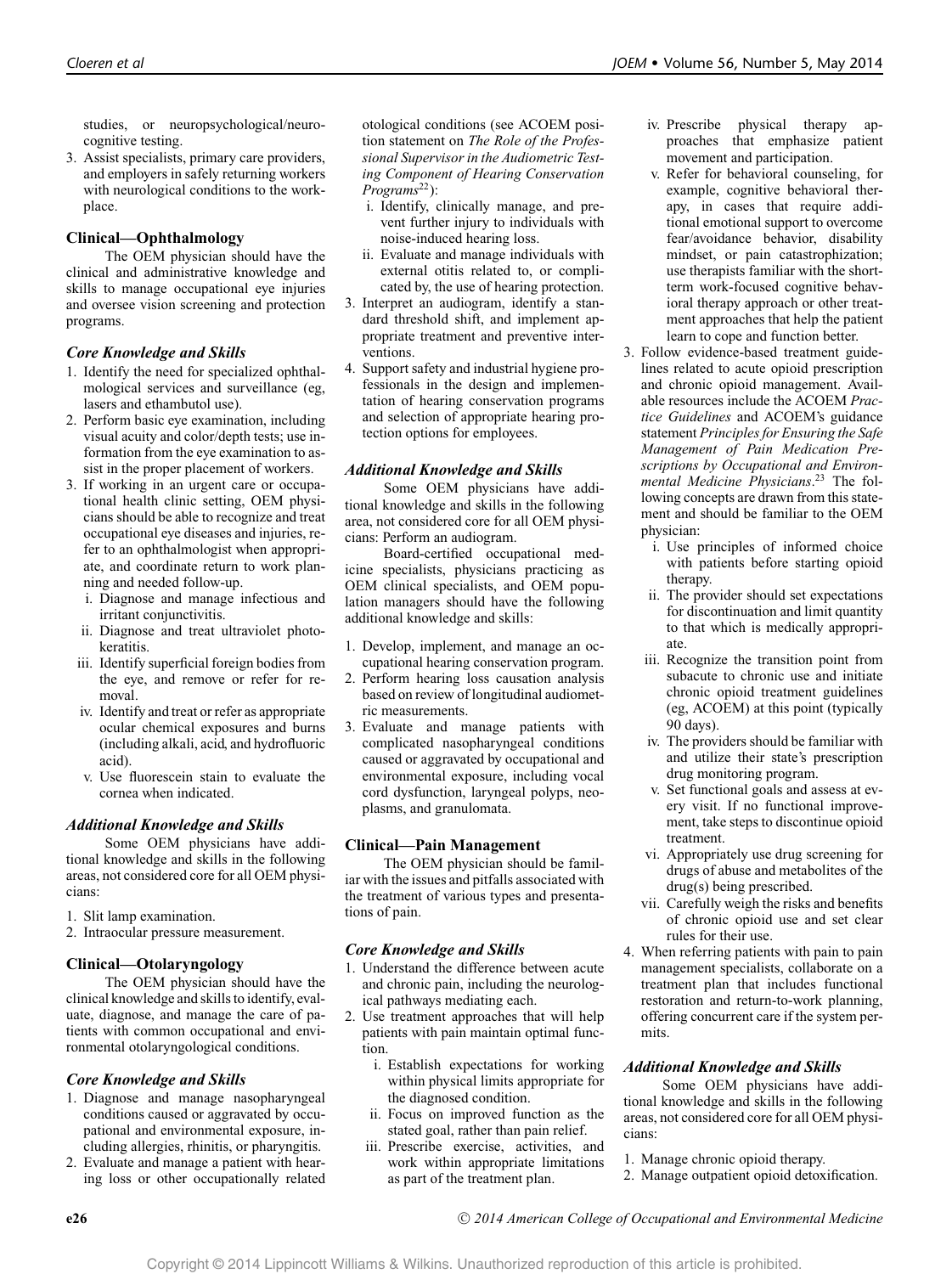### **Clinical—Psychiatry**

The OEM physician should have the clinical and administrative knowledge and skill to recognize, evaluate, and assist in the management or triage of workers with psychological or drug-related problems presenting in the workplace, and to identify occupational and environmental factors that may affect mental hygiene.

### *Core Knowledge and Skills*

- 1. Identify the troubled or psychologically impaired employee and manage or refer appropriately to community resources, including employee assistance programs.
- 2. Identify and interpret danger signs of the violent, homicidal, or suicidal employee, manage the situation, and refer appropriately. Participate in the design of violence prevention and response programs.
- 3. Diagnose and manage workers who may be under the influence of psychoactive chemicals at work (eg, industrial exposure, medications, recreational drugs, and alcohol).
- 4. Support access to psychological care, such as work-focused cognitive behavioral therapy, for patients at risk for disability due to behavioral risk factors, such as pain catastrophization, disability beliefs, and fear/avoidance behavior.
- 5. Identify and manage the impact of psychological conditions on ability to work and on the natural history of occupational/ environmental injuries or illnesses (see ACOEM position statement on *The Personal Physician's Role in Helping Patients with Medical Conditions Stay at Work or Return to Work*24):
	- i. Take a psychiatric and psychosocial history and perform a mental status examination.
	- ii. Specify restrictions and accommodations for employees with psychiatric conditions or taking psychotropic medications.
	- iii. Identify and treat or refer individuals with psychopathology aggravating, presenting as other medical conditions, or both.

### *Additional Knowledge and Skills*

Board-certified occupational medicine specialists, physicians practicing as OEM clinical specialists, and OEM population managers should have the following additional knowledge and skills:

- 1. Identify and assist in the management of psychological stressors in the workplace.
- 2. Advise managers about the medical literature related to autonomy, flexibility, and other work management issues that can impact employee productivity, morale, and disability.

### **Clinical—Pulmonary**

With a thorough understanding of the anatomy, physiology, and pathology of the respiratory system, the OEM physician should be able to assess the causes and occupational impact of respiratory disorders and pulmonary impairment.

### *Core Knowledge and Skills*

- 1. Prevent, identify, diagnose, treat, and/or refer occupational/environmental lung disorders, including the following:
	- i. Work-related asthma, including occupational asthma (eg, toluene diisocyanate sensitization, exposure to inhaled allergens, byssinosis, reactive airways dysfunction syndrome, irritantinduced asthma) and work-exacerbated asthma
	- ii. Pneumoconioses (eg, silicosis, coal workers' pneumoconiosis, asbestosis, hard-metal disease, benign radioopaque pneumoconiosis, chronic beryllium disease)
	- iii. Irritant inhalations (eg, acids, alkalis, oxides of nitrogen, phosgene, and phosphine)
- iv. Chronic obstructive pulmonary disease v. Hypersensitivity pneumonitis
- 2. Manage work restrictions and accommodations for both occupational and nonoccupational lung diseases.
- 3. Interpret a spirogram according to American Thoracic Society/European Respiratory Society standards.
- 4. If providing spirometry examinations, refer to the ACOEM position statement on *Spirometry in the Occupational Health Setting—2011 Update*. 25
- 5. Perform respirator certification examinations tailored to the anticipated workplace exposures, to the exertional demands of the job, and to the type of respiratory protection used.
- 6. Advise on appropriate respirator options, in consultation with an industrial hygienist if needed, in consideration of clinical conditions (eg, use of pressure demand respirator in patient with cardiac disease).

# *Additional Knowledge and Skills*

Board-certified occupational medicine specialists and physicians practicing as OEM clinical specialists should have the following additional knowledge and skills:

- 1. For the work-up of occupational or environmental related pulmonary conditions, order or refer for and interpret the appropriate diagnostic tests, including the following:
	- i. Peak-flow testing and postshift spirometry in the assessment of exposure-related bronchoreactivity
- ii. Postbronchodilator pulmonary function testing in the assessment of bronchoreactivity
- iii. Methacholine and specific challenge testing in the assessment of exposurerelated bronchoreactivity
- iv. Exercise tests in the assessment of pulmonary impairment
- v. Other pulmonary function testing such as measurement of diffusing capacity and lung volumes
- vi. Imaging studies (eg, chest radiographs, magnetic resonance imaging, computed tomography)
- vii. Allergy testing
- 2. Interpret radiograph results reported by a B reader using the International Labour Organization system.

Some OEM physicians have additional knowledge and skills in the following area, not considered core for all OEM physicians: Perform International Labour Organization B readings.

## **Clinical—Reproductive Medicine**

The OEM physician has the clinical knowledge and skill to advise patients about reproductive risks of occupational and environmental exposures; the effects of exposure and work on fertility, pregnancy, and the fetus; and the ability of the pregnant worker to perform work.

# *Core Knowledge and Skills*

- 1. Identify potential adverse reproductive outcomes to both men and women from chemical, biological, physical, biomechanical, and psychological exposures and provide advice to employees and employers regarding the management of such exposures.
- 2. Identify and utilize up-to-date sources of reproductive toxicology information.
- Recommend appropriate restrictions and accommodations for pregnant or lactating employees.

# *Additional Knowledge and Skills*

Board-certified occupational medicine specialists, physicians practicing as OEM clinical specialists, and OEM population managers should have the following additional knowledge and skills: Advise on policies and procedures relating to the protection of fertility for both men and women and for placement of pregnant or lactating workers. (See ACOEM position statement on *Reproductive and Developmental Hazard Management Guidance*. 26)

# **Clinical—Sleep Medicine**

The OEM physician should recognize patients with sleep disorders and be prepared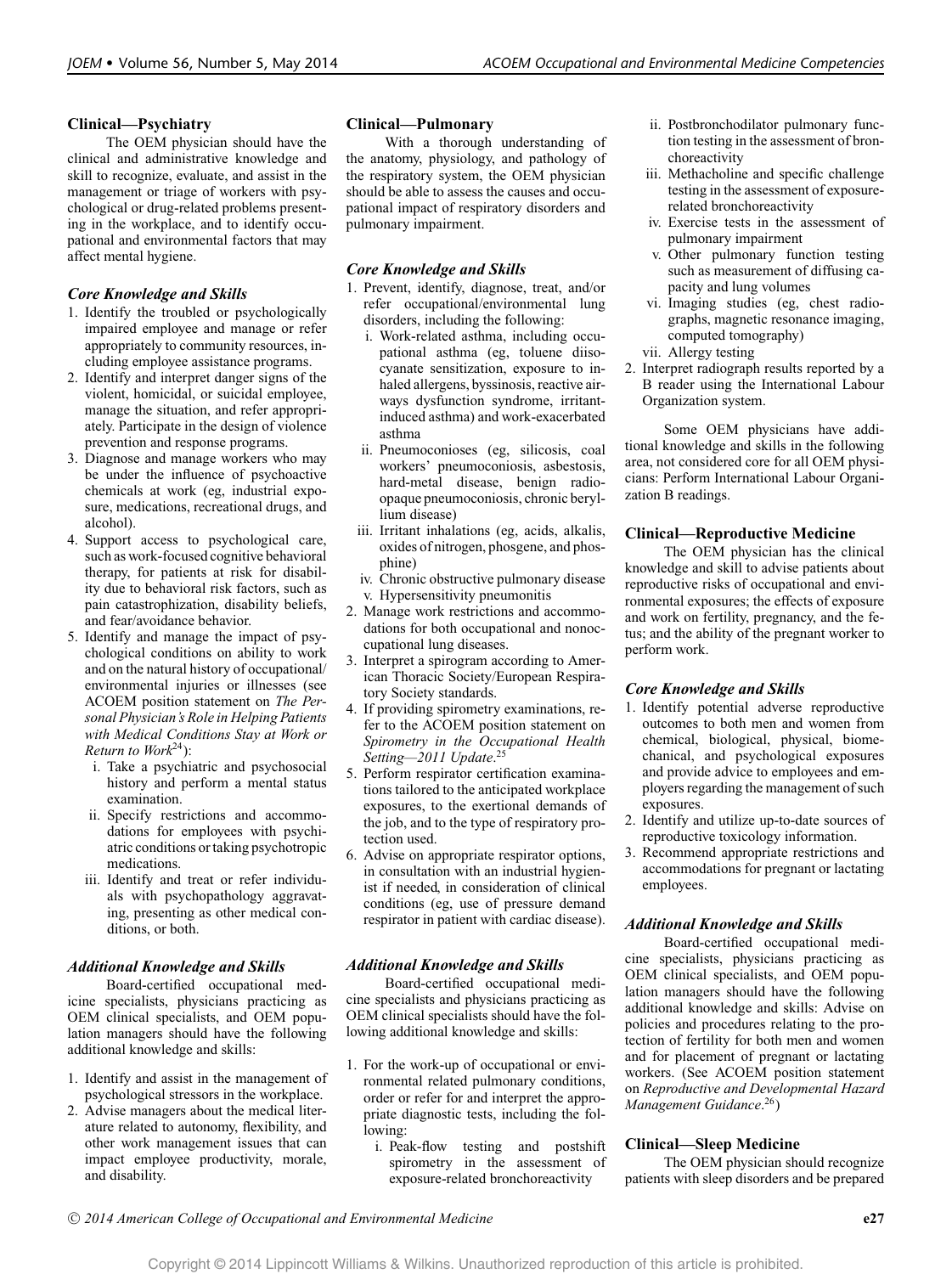to refer for testing and manage the work fitness/safety aspects of this condition.

### *Core Knowledge and Skills*

- 1. Recognize patients at risk for, or having symptoms of, sleep apnea.
	- i. Refer for testing and diagnosis, and monitor response to treatment.
	- ii. Manage the work fitness aspects, especially safety considerations if in a safety-sensitive position.
	- iii. Understand the system implications of this diagnosis, for example, in the military disability evaluation system.
- 2. Prevent, manage, and recognize circadian dysrhythmias, such as shiftwork sleep disorders and those associated with transmeridian travel over multiple time zones; provide appropriate recommendations to the patient and the employer (see ACOEM guidance document on *Fatigue Risk Management in the Workplace.*27)

### **OEM-Related Law and Regulations**

The OEM physician should have the knowledge and skills necessary to comply with regulations important to occupational and environmental health, as well as the wide range of laws and regulations related to the interactions between work and health. As recognized experts on issues relating to the causation of occupational and environmental injuries and illnesses, as well as having the ability to perform work with or without reasonable accommodations, OEM physicians are frequently called on to provide expert testimony, write expert opinion reports, and provide peer review. The OEM physician needs to interact knowledgeably with other medical professionals and nonmedical professionals, including human resources managers, operations managers, safety professionals, union leaders, government officials, and legal professionals, and should understand the rules of these worlds. (*ACGME core competencies addressed: Practice-Based Learning and Improvement, Interpersonal and Communication Skills, Professionalism, and Systems-Based Practice*.)

### **Clinical OEM Care Focus**

The clinical OEM physician should be familiar with the laws and regulations related to the local workers' compensation jurisdiction, as well as those governing the delivery of OEM medical services, for example, the examination for commercial drivers, MRO requirements for urine drug testing, medical surveillance standards related to the work hazards for which such examinations are provided, as well as the rules related to patient confidentiality and recordkeeping. (See ACOEM position statements on *Ethical Aspects of Drug Testing*<sup>28</sup> and *Qualifications*

*of Medical Review Officers (MROs) in Regulated and Non-Regulated Drug Testing*29).

#### **OEM Clinical Specialist**

OEM physicians providing specialty services are often tasked with developing comprehensive hazard control or medical surveillance plans, a task that requires both breadth and depth of industrial and regulatory knowledge and an understanding of preventive medicine principles. When evaluating a particular clinical or workplace issue, the OEM clinical specialist needs to be able to research details, analyze applications to the specific clinical situation, and synthesize and effectively communicate a rationalized opinion. The OEM clinical specialist often provides medicolegal services that require an in-depth knowledge of expert witness principles such as Daubert.

#### **OEM Population Management**

The OEM population manager should understand health care and health insurance systems and the relevant laws and regulations, including the Affordable Care Act. As advisors to the government, corporations, or other organizations, the OEM physician needs to understand how to measure and analyze trends related to illness or work injury, as well as develop and implement employee wellness programs in compliance with applicable laws. This OEM role also includes advising on policies and procedures related to specific populations of workers in relation to health conditions, for example, immunization policies and medical removal requirements.

#### *Core Knowledge and Skills*

- 1. Comply with and explain applicable regulations, as well as their interpretation and enforcement, in relation to occupational health practice, to employers, employees, and patients. These include the following:
	- i. Occupational Safety and Health Administration (OSHA) standards and regulations, including the General Duty Clause.
	- ii. Federal Motor Carrier Safety Administration standards for medical fitness.
	- iii. Department of Transportation, Federal Railroad Administration, Federal Aviation Administration, and other transportation-related regulations regarding fitness in safety-sensitive positions where employee health problems may endanger others.
	- iv. The privacy provisions of the Health Insurance Portability and Accountability Act, including exceptions related to workers' compensation and public safety.
- 2. Understand and protect patients' legal rights to confidentiality of medical records information.
- 3. Understand the risks of electronic communication and apply appropriate controls in communication and recordkeeping.
- 4. Maintain complete, timely, and legible records.
- 5. Recognize and address ethical dilemmas in the practice of OEM, using relevant guidelines, such as those from ACOEM, the Association of Occupational and Environmental Clinics, the International Commission on Occupational Health, and the American Medical Association. Educate employers, clients, attorneys, employees, and their representatives on the ethical issues and the codes that apply to the practice of OEM.
- 6. If providing workers' compensation– related care, comply with requirements of the relevant statute, including completion of the required forms and cooperation with case management and returnto-work planning.
- 7. Report cases of occupational injury, illness, and/or death according to existing regulations.
- 8. Balance ethical principles applicable to individual patient care to those that apply to addressing population health concerns, for example, the need to report a hazard that may impact others, against the wishes of an affected patient.
- 9. Respond appropriately to impairment in self and other health care professionals.
- 10. Comply with and explain consensus standards applicable to specific groups of employees, for example, the *NFPA 1582: Standard on Comprehensive Occupational Medical Program for Fire Departments*, and the *ACOEM Guidance for the Medical Evaluation of Law Enforcement Officers (LEOs)*. 33

#### *Additional Knowledge and Skills*

Board-certified occupational medicine specialists, physicians practicing as OEM clinical specialists, and OEM population managers should have the following additional knowledge and skills:

- 1. Comply with and explain applicable regulations, as well as their interpretation and enforcement, in relation to occupational health practice, to employers, employees, and patients. These include the following:
	- i. Legislation and regulations protecting the employment rights of persons with disabilities (eg, the Americans with Disabilities Act [ADA], the ADA Amendment Act, and the Rehabilitation Act of 1973)
	- ii. The Genetic Information Nondiscrimination Act (see ACOEM guidance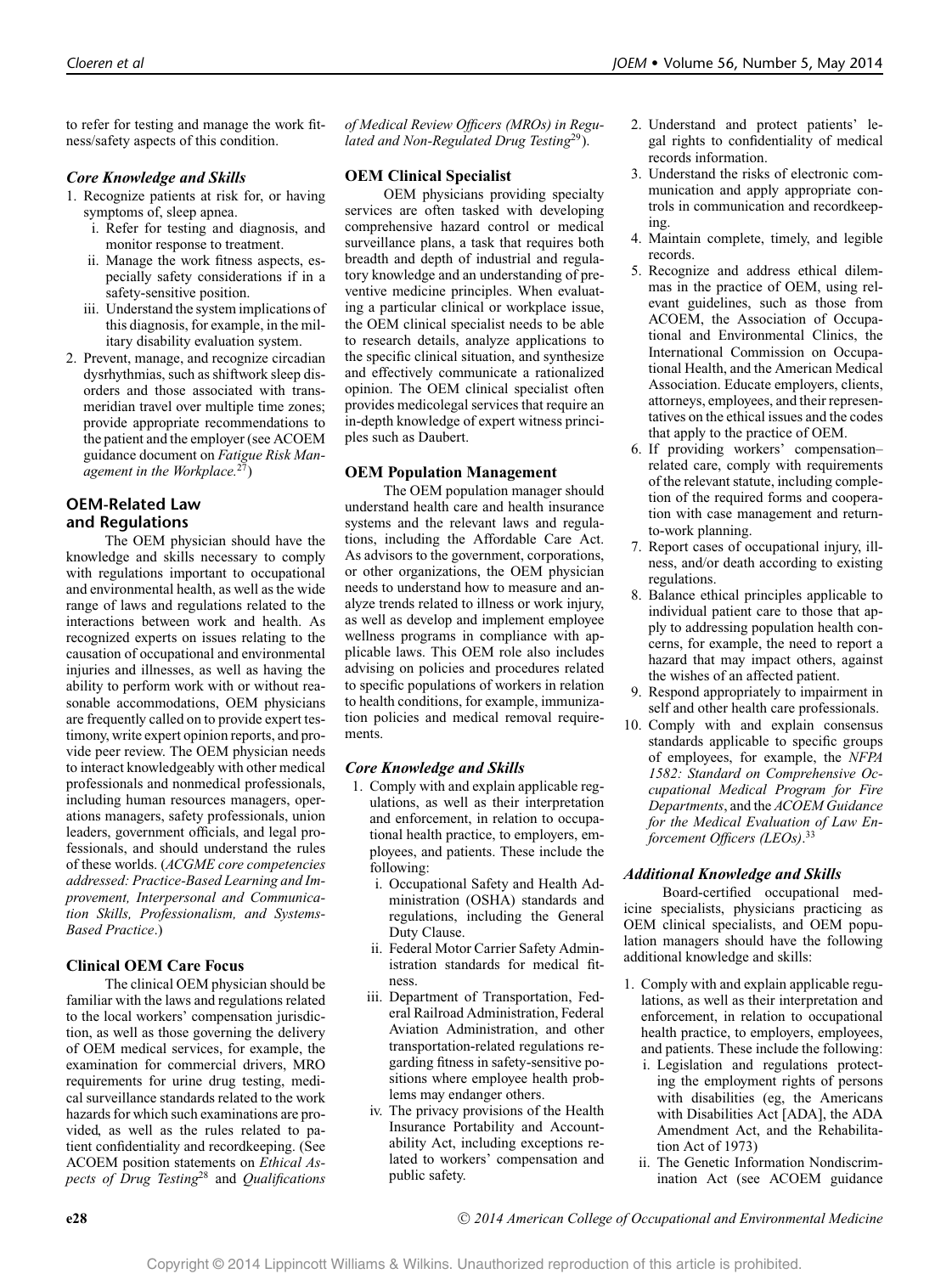document on Genetic Screening in the Workplace<sup>30</sup>)

- iii. The Family Medical Leave Act
- iv. Environmental health and safety regulations
- v. The rules related to the various jurisdictions in which OEM work is done (workers' compensation, veterans' benefits, military disability evaluation, etc)
- 2. Respond in compliance with the requirements of employee/community right-toknow regulations and advise individuals about their rights to access information.

Some OEM physicians have additional knowledge and skills in the following areas, not considered core for all OEM physicians:

- 1. Provide medical–legal reports and expert opinions and testimony on OEM issues.
- 2. Participate in the rule-making process by participating in committees or working groups, providing testimony, or other activities for sharing OEM expertise with the decision makers.

### **Environmental Health**

The OEM physician should have the knowledge and skills necessary to recognize potential chemical, physical, and biological environmental causes of health concern to the individual, as well as to community health. Environmental issues most often include air, water, or ground contamination by natural or artificial pollutants. The physician should know about the health effects of the broad physical and social environment, which includes housing, urban development, land use and transportation, industry, and agriculture. (*ACGME core competencies addressed: Patient Care, Medical Knowledge, Interpersonal and Communication Skills, Professionalism, and Systems-Based Practice.*)

#### **Clinical OEM Care Focus**

The OEM physician should be competent in taking an exposure history that includes environmental as well as occupational sources. The physician should have a basic understanding of not only environmental hazard identification but also how to characterize risk on the basis of an assessment of exposure, including potential routes of exposure and whether a completed pathway of exposure has occurred. Providers should possess the knowledge of dose–response and how to compare environmental and biomonitoring data to published standards. Clinicians should be aware of the approach to clinical and exposure assessment of common clinically significant environmental agents and diseases relevant to the geographic area where they practice, such as lead, asbestos, arsenic, and radon. As important as knowing how to evaluate common environmental problems is the knowledge of when laboratory tests and treatment approaches (eg, chelation therapy) can be misleading or even harmful to conduct. The OEM role includes knowledge of governmental agencies and private resources to assist the patient in environmental monitoring and mitigation.

### **OEM Clinical Specialist**

OEM clinical specialists should have a broad knowledge of common contaminants of all environmental media indoors and outdoors and how to assess exposure to these contaminants. They should have the skills to characterize and communicate risk to patients for any environmental contaminant, using published data. Clinically, they should be knowledgeable about the appropriate application and interpretation of environmental and biological monitoring for any environmental contaminant, as well as environmental epidemiology and toxicology studies and health risk assessment. Clinical specialists should understand basic principles of environmental mitigation and should be skilled in the management of clinical disease states where treatments specific to an exposure are relevant.

### **OEM Population Management**

The OEM physician should have a firm grasp of environmental epidemiology, including the interpretation and design of epidemiological studies in collaboration with other environmental health disciplines. In managing the environmental health of populations, the practitioner should be able to interpret published quantitative risk assessments and the principles of comparative, cumulative, and integrated risk assessment, and understand their limitations. The physician should be skilled in designing and delivering risk communication to populations. The OEM population manager should use the basic scientific tools of toxicology, risk assessment, and environmental epidemiology to provide evidence-based input to the creation of environmental policy in both the private and public sector. Finally, this practitioner should have a deep understanding of risk perception, acceptable risk, and environmental justice as key social sciences fundamental to the practice of environmental health for populations.

### *Core Knowledge and Skills*

- 1. Identify sources and routes of environmental exposure and recommend methods of reducing environmental health risks.
- 2. Recognize common illnesses that may be impacted by environmental exposures.
- 3. Effectively communicate risk from various exposures:
	- i. Indoor and outdoor air pollution
	- ii. Water pollution
- iii. Hazardous waste
- iv. Household chemicals
- v. Ionizing and nonionizing radiation, including radon
- vi. Ultraviolet radiation
- 4. Explain the psychological effects associated with acute or chronic exposure to actual or perceived environmental hazards.

#### *Additional Knowledge and Skills*

Board-certified occupational medicine specialists, physicians practicing as OEM clinical specialists, and OEM population managers should have the following additional knowledge and skills:

- 1. Understand when to obtain environmental monitoring.
- 2. Interpret and explain the results of environmental monitoring.
- 3. Identify and manage individual health effects associated with air, water, or ground contamination by natural or artificial pollutants.
- 4. Identify and manage population exposure to environmental toxins (eg, heavy metals, solvents, pesticides, asbestos, silica, carbon monoxide, hydrogen sulfide, dioxin, and polychlorinated biphenyls).
- 5. Identify and manage concerns about the health effects of human exposure to contaminated water, sewage, and human waste.
- 6. Advise individuals and communities about the reproductive implications of environmental exposure.

### **Work Fitness and Disability Management**

The OEM physician should have the knowledge and skills to determine whether a worker can safely be at work and complete required job tasks. The physician should be able to assist the patient in identifying personal functional goals and develop a treatment or management plan that attempts to align the patient's goals with the job requirements. The physician should have the knowledge and skills necessary to provide guidance to the employee and employer when there is a need for integration of an employee with a disability into the workplace or when there is a need to pursue other avenues such as vocational rehabilitation or disability benefits. (*ACGME core competencies addressed: Patient Care, Medical Knowledge, Interpersonal and Communication Skills, Professionalism, and Systems-Based Practice*.) (See ACOEM position statement on *Ensuring Quality of Care in Workers' Compensation Programs: Fair Fee Schedule and Evidence-Based Guidelines*. 20)

### **Clinical OEM Care Focus**

The clinical OEM physician should collect a comprehensive history from the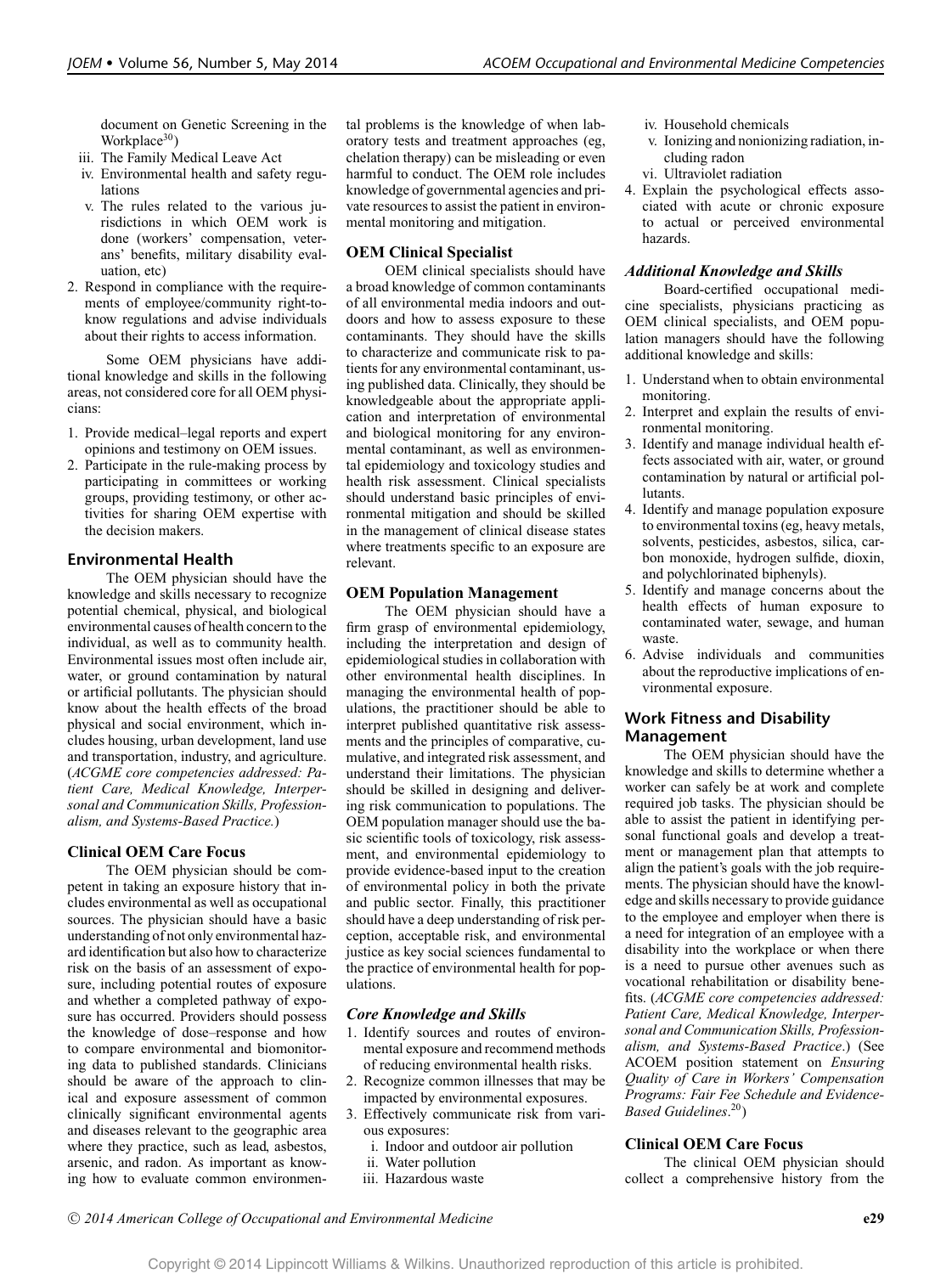patient, obtain additional information from the employer, other providers, and other professionals such as ergonomists, perform hands-on physical examination, and may order laboratory testing as clinically indicated. The physician then integrates this data to define physical and mental impairment in specific terms. On the basis of the worker's impairment, and knowledge about the essential functions of the job, the OEM physician should determine the worker's ability to perform specified job tasks with or without accommodations. The OEM clinical physician communicates practical work restrictions and recommends reasonable accommodations that maximize the worker's ability to remain safely productive. The OEM clinician should be familiar with the behavioral risk factors underlying work disability and understand how to mitigate these risks. Physicians in this role should be familiar with chronic pain management treatment guidelines and prepared to treat, evaluate, or manage cases complicated by chronic pain according to evidence-based guidelines. These physicians should be prepared to engage in case management, including coordination of referrals for needed care with other specialists, while continuing to manage the return-to-work/stay-atwork planning.

#### **OEM Clinical Specialist**

The OEM clinical specialist engaged in work fitness evaluation should have the skills to perform independent medical disability evaluations, rate impairment, and very clearly communicate disability for the purposes of job placement and disability compensation. OEM specialists are often called on to evaluate patients whose recovery, return to work, or fitness for work are complicated by the use of controlled substances. In such cases, the OEM clinical specialist is expected to perform or facilitate appropriate testing and referral to appropriate specialists for definitive care, and support needed followup monitoring on return to the workplace. The specialist may also be called on to evaluate a worker's fitness for duty in the face of certain environmental hazards such as toxic chemical exposure or physical hazards (eg, heat stress and radiation). The OEM clinical specialist is expected to be able to evaluate how health problems might be impacted by such environmental conditions and should be able to specify restrictions or recommend reasonable accommodations to keep the worker safely productive in their job or if necessary, an alternate placement.

#### **OEM Population Management**

The OEM physician in the role of managing populations may be called on to establish policies and procedures or design systems to facilitate the employment of individu-

als with disabilities due to either work-related injuries or underlying personal morbidities. The physician should be able to design preventive interventions on the basis of tracking and review of data on injury occurrences and outcomes. The physician may develop programs, such as transitional work or placement programs, to enable those with temporary and permanent disabilities to be placed in productive positions within an organization. Physicians engaged in population management are also often called on to evaluate the effectiveness of OEM medical care delivered by other physicians, and monitor adherence to clinical practice guidelines, as well as outcomes, such as lost work days and the effects of presenteeism.

#### *Core Knowledge and Skills*

- 1. Integrate work disability prevention and management principles into delivery of clinical care.
- 2. Establish clinical treatment protocols that include the following:
	- i. Early identification of the employee at risk for delayed recovery.
	- ii. Use of evidence-based guidelines in diagnosis and treatment.
	- iii. Tracking progress against prognostic indicators.
	- iv. Identification and management of delayed recovery.
	- v. Communicating recommendations for temporary (transitional work) or permanent accommodations for disabled workers.
- 3. Explain and make clinical decisions, as well as placement/accommodation recommendations relating to the concept of "direct threat" as defined under the ADA, and reconcile these decisions with public safety considerations as defined by other systems.
- 4. Translate impairment assessments into safe work functional capacity statements for the use of employers in placing employees in jobs.
- 5. Conduct evaluations to determine fitness for duty in compliance with applicable regulations in reference to specific work exposures, work tasks, or public safety concerns.
- 6. Address employment concerns for patients with identified temporary or permanent medical conditions.
- 7. Refer to the ACOEM position statements relevant to this topic:
	- i. *A Guide to High Value Physician Services in Workers' Compensation*<sup>31</sup> (published with IAIABC).
	- ii. *The Personal Physician's Role in Helping Patients with Medical Conditions Stay at Work or Return to Work.*<sup>24</sup>
	- iii. *Preventing Needless Work Disability by Helping People Stay Employed*. 32

iv. *ACOEM Guidance for the Medical Evaluation of Law Enforcement Officers (LEOs).*<sup>33</sup>

### *Additional Knowledge and Skills*

Board-certified occupational medicine specialists, physicians practicing as OEM clinical specialists, and OEM population managers should have the following additional knowledge and skills:

- 1. Design and implement integrated systems of work disability prevention and management:
	- i. Design systems to identify and manage the impact of psychological conditions, substance abuse, and family stresses on the natural history of illness and injury.
	- ii. Design and implement protocols for preplacement, stay-at-work, and return-to-work for patients with workrelated or personal medical conditions.
	- iii. Develop preventive maintenance plans for employees who have recovered from work injuries and track compliance.
- 2. Design and implement protocols to evaluate prospective and current employees for conditions creating an undue risk to self or others in the workplace, in compliance with the ADA and the ADA Amendment Act, and consistent with the regulations and standards of the applicable system of evaluation (eg, workers' compensation, Federal Motor Carrier Safety Administration, National Fire Protection Association, etc).

Some OEM physicians have additional knowledge and skills in the following areas, not considered core for all OEM physicians: Assess and express impairment in terms required by the relevant legal or benefit systems—for example, the American Medical Association *Guides to the Evaluation of Permanent Impairment*. 34

# **Toxicology**

The OEM physician should have the knowledge and skills to recognize, evaluate, and treat health effects of exposures to toxic agents at work or in the general environment. The physician also should have the knowledge and skill to develop, evaluate, and manage medical surveillance and biological monitoring programs for toxicological exposures. (*ACGME core competencies addressed: Patient Care, Medical Knowledge, Practice-Based Learning and Improvement, Professionalism, and Systems-Based Practice.)*

### **Clinical OEM Care Focus**

OEM physicians involved in clinical care should be familiar with and able to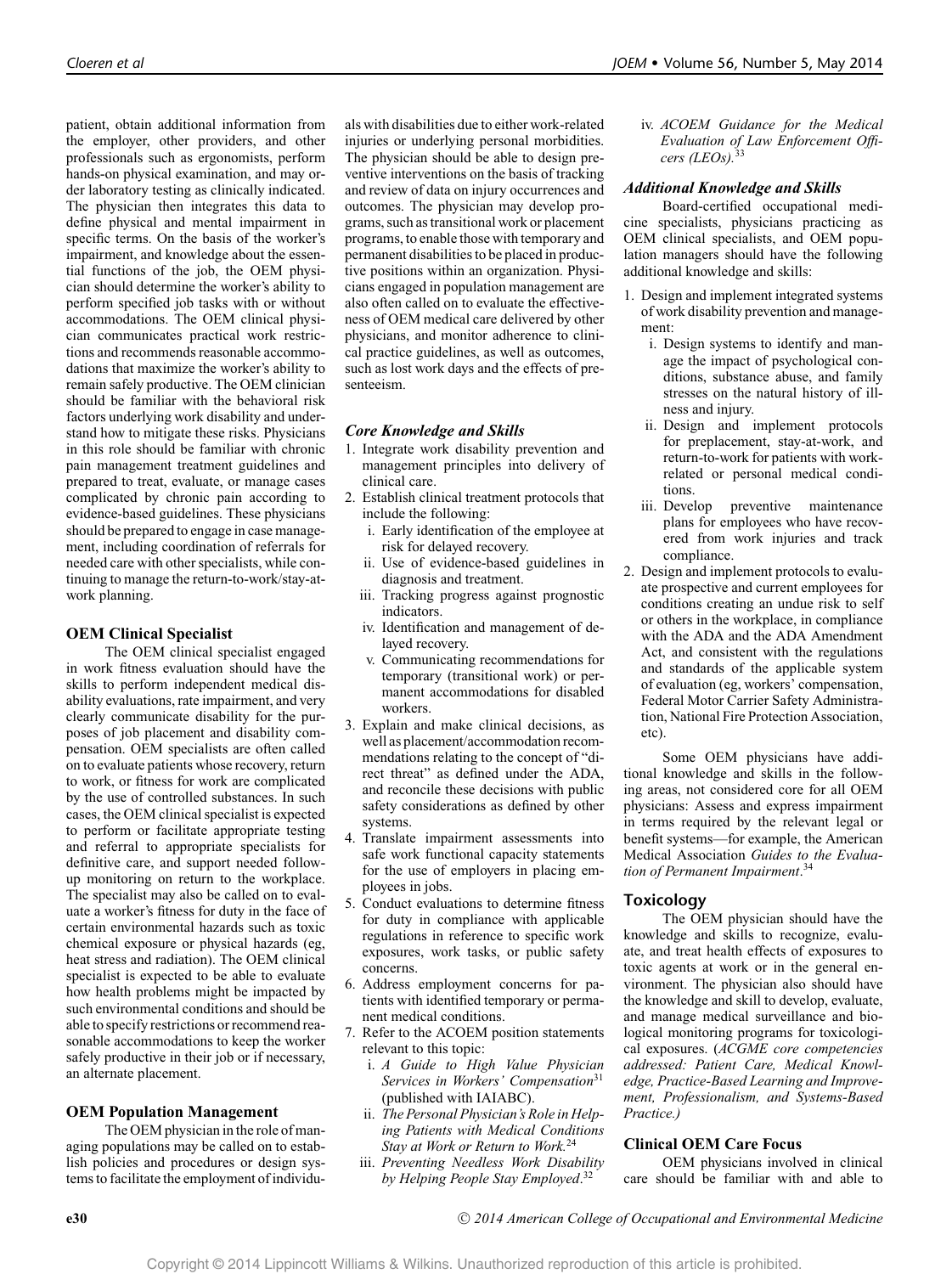use existing resources and databases—for example, safety data sheets (SDS), hazardous substances data bank, threshold limit values (TLVs), etc—to characterize the potential risk from occupational and environmental chemical exposures. These physicians should also be able to interpret industrial hygiene reports and other data describing specific exposure conditions to determine potential routes of exposure and the likely doses received by specific patients to determine possible overexposure. They should be familiar with the adverse effects of such overexposures on the exposed individuals, as well as the standard clinical and biological tests used to confirm such adverse effects. They should be familiar with and able to implement standard components of medical surveillance and biological monitoring appropriate for individuals exposed to specific chemicals. They should also have knowledge of specific legally mandated (eg, OSHA) surveillance and monitoring procedures for those chemicals. These OEM physicians should also understand when to refer exposed patients for specialist assessment and care, how to comply with legally mandated reporting requirements, and how to properly inform employers when workers have suffered work-related toxicological disorders.

# **OEM Clinical Specialist**

OEM physicians who practice toxicology as a clinical subspecialty should be knowledgeable about chemical toxicities in general and be able to evaluate patients on the basis of their clinical presentation, rather than exclusively relying on foreknowledge of the specific chemicals to which individual patients were exposed. They should be able to develop comprehensive differential diagnoses, including toxicological and nontoxicological etiologies. This requires that they be able to perform technical literature reviews, interpret the toxicology literature, and use the principles of toxicokinetics, risk assessment, and health risk communication to provide specialized guidance and treatment to individual patients. These OEM physicians should be knowledgeable about the preclinical effects of exposures, the potential effects and interactions of chemical mixtures, and the contribution of individual susceptibility (eg, age, diet, and chronic diseases) to adverse toxicological effects. They should be able to manage medical care and secondary prevention for individual patients, and they should be knowledgeable about advanced diagnostic and therapeutic modalities. The OEM clinical specialist should also provide guidance to chemical-using employers and others regarding employment and production decision-making, including chemical selection and appropriate controls; this may include review and interpretation of workplace

industrial hygiene records and review and interpretation of the toxicology literature.

### **OEM Population Management**

OEM physicians who practice population management should be prepared to guide policies to ensure that appropriate workplace health surveillance and monitoring programs are developed and implemented for workplace chemicals. They should also be able to analyze surveillance and monitoring results to identify workplace chemical hazards and evaluate changes over time. These OEM physicians should participate in review of ongoing industrial hygiene programs to determine their appropriateness and adequacy, and also to ensure that workplace toxicological hazards are identified and addressed. They should also be prepared to review and determine the appropriateness and adequacy of chemical-related workplace safety programs—for example, selection and use of respirators and personal protective equipment (PPE). OEM researchers are often involved in studying and reporting on the impact of specific toxins in population groups. OEM physicians are critical members of public health care agencies responsible for establishing laws and regulations for protecting workers and the public from toxicological hazards. Risk communication is an important skill for the OEM physician practicing population management related to toxicology.

### *Core Knowledge and Skills*

- 1. Understand the potential toxicity, including medical surveillance requirements and protection standards related to materials used by working populations routinely served clinically (eg, preplacement/surveillance examinations).
- 2. Obtain information about hazardous materials implicated or suspected in toxic exposure evaluations (eg, from SDS).
- 3. Use available information from the patient, employer, and emergency responders, and information sources such as SDS, incorporating information about protective equipment used, to characterize risk of exposure, absorption, and toxic effects.
- 4. Order clinically appropriate laboratory studies to determine acute organ or metabolic effects.
- 5. Determine need for referral for specialty evaluation.
- 6. Recognize conditions that may be sentinel events associated with toxic exposures and take appropriate action to protect the health of others who may be exposed.

### *Additional Knowledge and Skills*

Board-certified occupational medicine specialists and physicians practicing as OEM clinical specialists should have the following additional knowledge and skills:

- 1. Evaluate, treat, and/or properly refer persons whose health may be affected by acute or chronic contact with occupational and environmental chemicals:
	- i. Identify the likely toxic exposure on the basis of clinical signs and symptoms.
	- ii. Identify chronic health effects (eg, hepatotoxicity, asthma, central and peripheral nervous system toxicity, and interstitial fibrosis) resulting from toxic exposure and obtain necessary confirmatory testing. Manage medical care and secondary preventive measures for individuals chronically affected by toxic exposure.
- 2. Determine whether a person has a health condition that increases risk from the effects of exposure to chemical agents.
- 3. Distinguish health effects of exposure to chemicals from other sources.
- 4. Determine the nature and extent of potential occupational and environmental chemical exposures, considering routes of exposure and routes of absorption:
	- i. Use appropriate written and computerized databases to identify the hazardous ingredients and toxicological properties of chemical agents.
	- ii. Identify the physical characteristics of hazardous agents (eg, liquid/gas/vapor/particulate, molecular weight, and vapor pressure) and their impact on the potential for exposure.
	- iii. Estimate the likely degree of absorption on the basis of circumstances of exposure, considering factors such as the nature of the substance, the route of exposure, concomitant exposures, and characteristics of the patient (eg, age, susceptibility factors, and any PPE used).
- 5. Detect, insofar as possible, preclinical or clinical effects arising from chemical exposure and implement appropriate preventive measures:
	- i. Identify, obtain, and evaluate biomarkers or other tests to assess exposure and/or health effects, when appropriate, including biological monitoring techniques that assay the substance, its metabolites, or other indices.
	- ii. Identify clinical or biochemical evidence of target organ damage when exposure hazard is recognized.
	- iii. Identify chronic health effects (eg, hepatotoxicity, asthma, central and peripheral nervous system toxicity, and interstitial fibrosis) resulting from toxic exposure and obtain necessary confirmatory testing.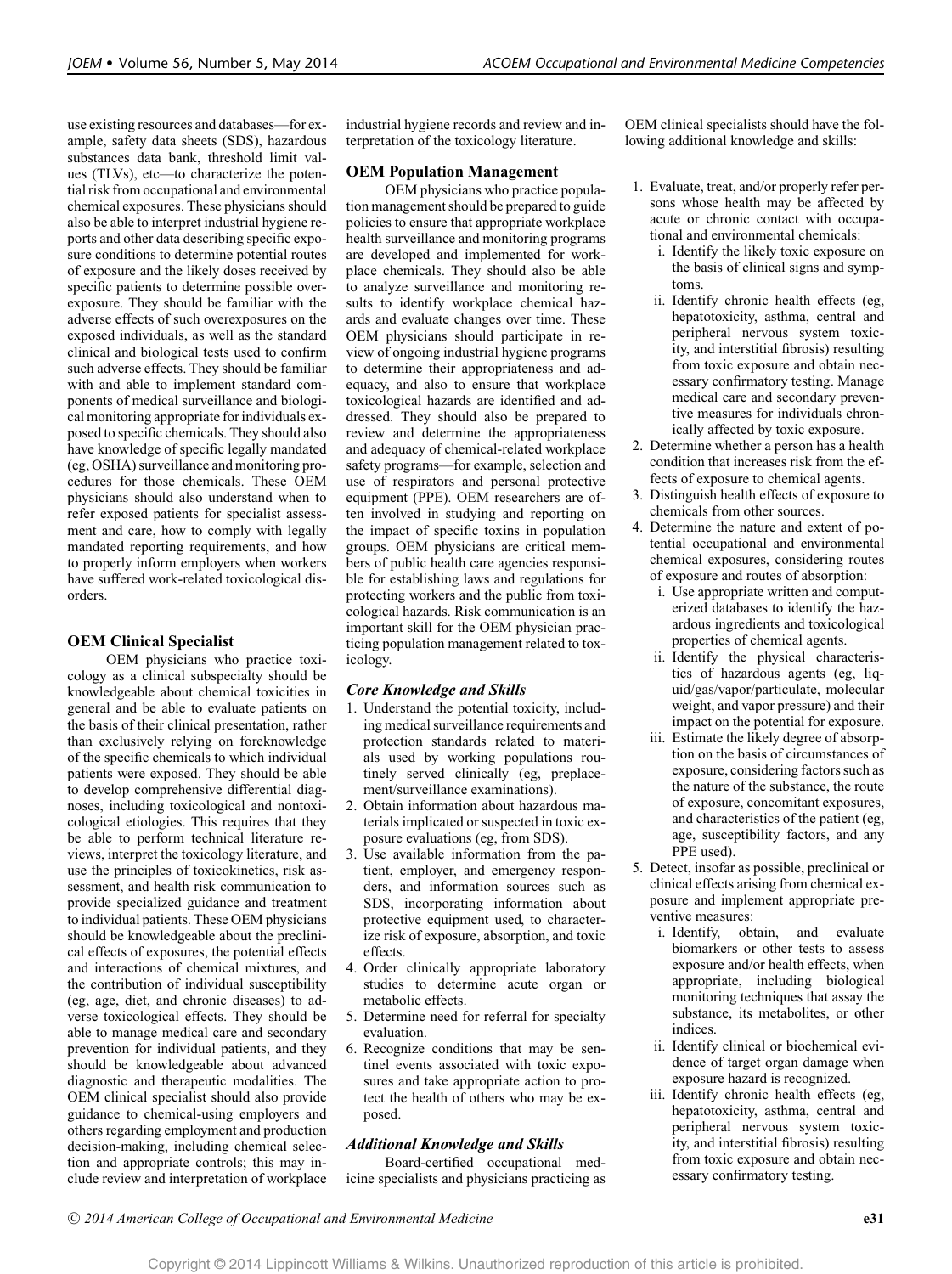- 6. Assess clinical, worksite, and environmental data, along with literature reviews in the performance of patient evaluations.
- 7. Obtain and interpret detailed exposure information, including exposure histories, SDS, industrial hygiene reports, and other data.
- 8. Evaluate the severity of exposure to hazardous agents, considering dose– response relationships.
- 9. Interpret exposure data in the context of the scientific literature (human and animal) and the patient's presentation.
- 10. Understand, explain, and be able to apply toxicokinetic data (including routes of exposure, absorption, metabolism, storage, and excretion) to clinical and employment-related decision-making.
- 11. Conduct a literature search to research the health effects of a chemical substance when more information is needed.
- 12. Interpret and apply information from medical, toxicological, and environmental health literature.
- 13. Perform complex causation analysis and provide a rationalized and wellsupported written report.
- 14. Effectively communicate risk, necessary actions, and reassurance to patients.

### **Hazard Recognition, Evaluation, and Control**

The OEM physician should have the knowledge and skills necessary to assess whether there is risk of an adverse event from exposure to physical, chemical, biologic, ergonomic, or psychological hazards in the workplace or environment. The OEM physician should be prepared to collaborate with industrial hygienists or other qualified safety and health care professionals and interpret measurements and reports from such professionals in context. If there is a risk with exposure, then that risk can be characterized with recommendations for control measures or medical surveillance. The OEM physician should demonstrate an understanding of the core principles of industrial hygiene, ergonomics, occupational safety and risk/hazard control, and communication, and apply the principles of the Hierarchy of Controls to protect the health of individual workers, patients, and the public from the range of known chemical, physical, biological, and radiological hazards. (*ACGME core competencies addressed: Medical Knowledge, Practice-Based Learning and Improvement, Interpersonal and Communication Skills, and Systems-Based Practice.)*

#### **Clinical OEM Care Focus**

The clinical OEM physician is often engaged in providing medical surveillance examinations, which relate to specific work hazards. Physicians in this role should be

thoroughly acquainted with the regulatory requirements and potential health effects of the work hazards for which they offer surveillance examinations (eg, noise, asbestos, and lead). In addition, the OEM clinician will be called on to evaluate patients who report symptoms they attribute to work exposures, for example, headaches after breathing fumes. The OEM clinician should have a working knowledge of the health effects of commonly used chemicals such as solvents and cleaning agents. The physician obtains a relevant history, including exposure history and information about controls such as PPE, performs appropriate physical examination, and judiciously orders laboratory studies or recommends environmental measurements to help characterize the risk.

The OEM patient care clinician is not usually a toxicologist but should be prepared to synthesize the clinical information in relation to information about exposure to various chemical, physical, biological, ergonomic, and psychological hazards (stressors). The clinical OEM physician should be able to develop a differential diagnosis and properly attribute and make recommendations related to the amelioration of the identified hazards. The clinician should also determine the suitability for continued work in a given occupational setting and address the need for specific control measures (such as PPE). The physician practicing OEM should be able to develop a treatment plan that incorporates medical care, exposure control, and work recommendations on the basis of data (including position description, "job analysis," or both). This physician plays a role in educating both the patient and the employer about the exposures and the methods necessary to control such exposures. The OEM clinician should be aware of regulatory requirements for the evaluation and quantification of the workplace or environment to identify individuals at risk of untoward exposure. The physician practicing OEM should be able to determine when to consult a board-certified OEM physician or other qualified occupational safety and health care expert when specific knowledge or information is not held by the examining physician.

#### **OEM Clinical Specialist**

The OEM clinical specialist has the knowledge and skill to obtain a complete and comprehensive history and perform a physical examination focused on effects of exposure, or physical requirements of an occupation or task (using a position description or job analysis), and available or requested exposure assessment data. The OEM clinical specialist is familiar with the untoward effects of chemical, physical, biological, ergonomic, and psychological hazards (stressors) to individuals that can arise in a specific workplace or environmental situation

and appropriately seeks professional consultation from qualified individuals to evaluate and/or quantify such exposures. The OEM clinical specialist interprets clinical findings and specific directed laboratory analyses, and industrial hygiene/safety data to evaluate health threats related to the identified hazard. The OEM clinical specialist has knowledge of the workplace or environmental conditions, often supported by visits to the workplace, which supports proper prescription of activity or exposure limitations and work disposition. The OEM clinical specialist applies knowledge of the various occupational and/or environmental exposure levels—such as permissible exposure limits, TLVs/biologic exposure indices, recommended exposure limits, Workplace Environmental Exposure Levels®, acute exposure guideline levels, minimal risk levels, etc used to control or correlate exposure and effects, with a firm grasp of their applications and limitations. The OEM clinical specialist identifies populations or subpopulations of individuals with occupational or environmental exposures that place them at a calculable risk of untoward effects, to modify or control exposures and develop a plan for medical surveillance, which is sometimes delineated by regulations governing specific exposures.

#### **OEM Population Management**

OEM physicians who focus on population management should be aware of the regulatory requirements for the evaluation and quantification of exposures in the workplace or environment, to identify individuals at risk of untoward exposure and possible placement in a medical monitoring program. Such physicians understand the breadth of chemical, physical, biological, ergonomic, and psychological hazards (stressors) in individuals that arise in the workplace or environment of interest. Upon the basis of identification and exposure assessments performed by qualified safety and health care professionals, the OEM population manager orchestrates the development of appropriate plans for medical surveillance parameters for preplacement, baseline, periodic, and termination monitoring. These physicians work with human resources departments to ensure that current and complete position descriptions, job analyses, or both are available for all employees. The OEM physician-director is able to evaluate the results of workplace or environmental assessment(s) as applied to the maintenance of health in such individuals to ensure continued health and productivity, and direct, allocate, and appropriately conserve personnel and fiscal resources. The OEM physician-director should be able to understand the epidemiological methods used to evaluate population trends in monitored individuals and ensure the maintenance of health in the monitored population. The OEM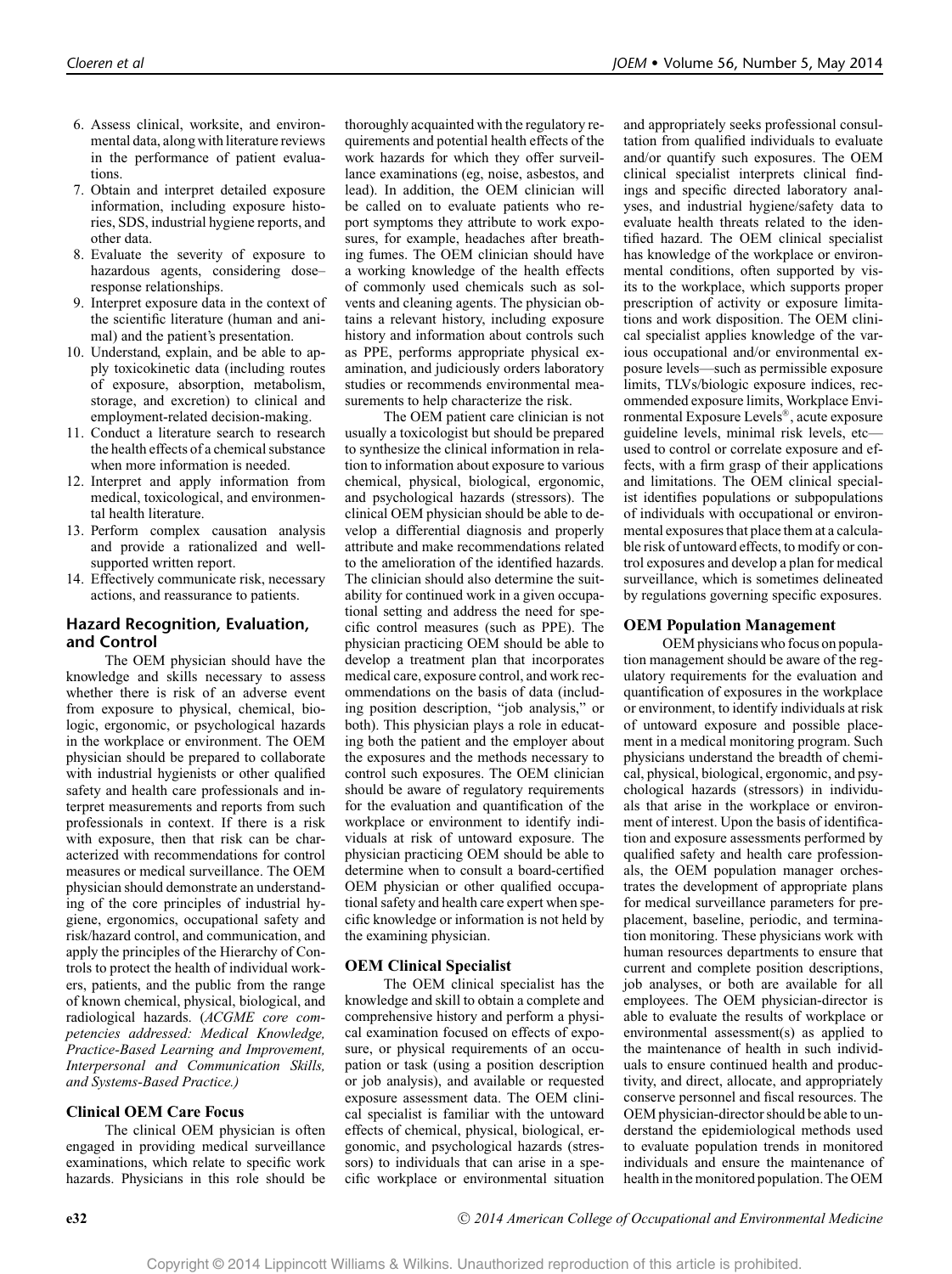physician-director should take the lead in the management of the complete and comprehensive program by ensuring the competency of all individuals involved in the assessment and control of exposure(s) in the workplace; proper medical evaluation and clinical management of exposed or monitored individuals (to include the use of PPE, administrative controls such as activity/exposure/work limitations); coordination of the contributions of professional personnel involved with exposure prevention or amelioration; and direction of the overall OEM program to ensure protection and best utilization of the most important asset—people.

### *Core Knowledge and Skills*

- 1. Recognize common occupational hazards and appropriate control measures, including PPE.
- 2. Understand protective measures appropriate for the hazards of interest in the working populations served.
- 3. Communicate concerns related to health hazards to appropriate employer health and safety professionals; participate in mitigation efforts.

### *Additional Knowledge and Skills*

Board-certified occupational medicine specialists, physicians practicing as OEM clinical specialists, and OEM population managers should have the following additional knowledge and skills:

- 1. Characterize existing and potential occupational and environmental hazards within defined populations:
	- i. Perform a workplace walk-through assessment of occupational health and safety concerns.
	- ii. Perform an environmental site visit.
- 2. Evaluate and interpret the results of industrial hygiene surveys.
- 3. Interpret and apply OSHA-permissible exposure limits, the American Conference of Governmental Industrial Hygienists TLVs and biological exposure indices, Environmental Protection Agency standards, and other criteria in the assessment of chemical and physical hazard exposures.
- 4. Apply ergonomic principles to optimize comfort and reduce risk at work, including evaluation and redesign of hazardous lifting jobs, repetitive motion work, and jobs with special visual demands.
- 5. Advise employers and employees regarding industrial hygiene controls, such as work practices, respirator use, and engineering controls. Recommend and implement policies and control measures to reduce or mitigate safety and health hazards:
- i. Identify and minimize exposure to ionizing radiation (eg, radon, radiographs, and radioisotopes).
- ii. Identify and minimize exposure to nonionizing radiation (eg, ultraviolet, infrared, microwave, radiofrequency, and extremely low-frequency electromagnetic fields).
- iii. Collaborate with appropriate health care and safety personnel, including industrial hygienists, safety specialists, radiation protection officers, and health physicists.
- iv. Prevent, diagnose, and manage health effects associated with high-altitude living and working.
- v. Explain the hazards of barotrauma and decompression sickness.
- 6. Design and manage a hearing conservation program for workers exposed to loud noise. (See ACOEM guidance document on *Occupational Noise-Induced Hearing Loss*35):
	- i. Advise employees and employers regarding the use of hearing protection.
	- ii. Design programs to comply with the OSHA noise standard.
- 7. Assist employees and employers with the management of the effects of shiftwork, jet lag, and other chronobiological stressors.
- 8. Perform a risk assessment:
	- i. Explain the basic methodology of risk assessment.
	- ii. Identify exposure-related health hazards.
	- iii. Assess dose–response relationships.
	- iv. Evaluate levels of exposure.
	- v. Characterize risk.
- 9. Communicate to target groups, including health care professionals, patients, the public, and the media, in a clear and effective manner both orally and in writing, the levels of risk from real or potential hazards and the rationale for selected interventions. Prepare and deliver a basic hazard/risk presentation. Manage ad hoc risk communication (eg, town hall meetings) and reactions to situations such as:
	- i. A perceived or actual cluster of disease.
	- ii. An episode of mass psychogenic illness.
	- iii. Widespread exposure or perceived exposure to toxic materials.
	- iv. Communities affected by pesticide applications, hazardous waste sites, transportation accidents, and other environmental and industrial exposures.
	- v. The controversies associated with electromagnetic field exposure.
- 10. Assess the workplace and environment for potential hazards and address the

need for PPE and other exposure control methods:

- i. Identify and control occupational/ environmental risk factors for the development of skin disorders.
- ii. Assess the workplace for potential hazards to the eye and address issues of eye protection, including the use of safety glasses and contact lenses.
- iii. Describe the key elements of a good respirator program.
- iv. Identify the visual requirements for various occupations (including regulatory requirements) and correlate these requirements with job tasks and job hazards in determining fitness for duty and accommodations.

# **Disaster Preparedness and Emergency Management**

The OEM physician has a critical role in emergency preparedness and emergency management, with responsibility for protecting employed individuals and the national workforce from health and economic consequences of disasters. The OEM physician should have the knowledge and skills to collaborate with the employer management team to plan for workplace response to natural or man-made disasters. Emergency management planning includes resource mobilization, worker population tracking, communication contingency planning, and collaboration with local, state, or federal agencies. (*ACGME core competencies addressed: Patient Care, Medical Knowledge, Practice-Based Learning and Improvement, Interpersonal and Communication Skills, and Systems-Based Practice*.)

### **Clinical OEM Care Focus**

The specialized dual knowledge of the workplace and medicine offers OEM physicians a unique role in disaster preparation and response. In planning phases, OEM clinicians providing patient care services evaluate workers with first response responsibilities for fitness for such duties. Physicians apply knowledge of personal protection and other applied approaches to health protection and have the skills to evaluate the adequacy of protection at the individual level. OEM clinicians should be able to describe specific threats, including a broad range of chemical, biological, radiological, nuclear, and physical hazards. OEM clinicians are expected to be cognizant of clinical features that suggest exposure to biological, chemical, or radiological weapons and handle these as sentinel events with appropriate notification of authorities. OEM clinicians are also expected to participate in emergency clinical care, which may include triage, first aid services, and delivery of basic emergency medical care.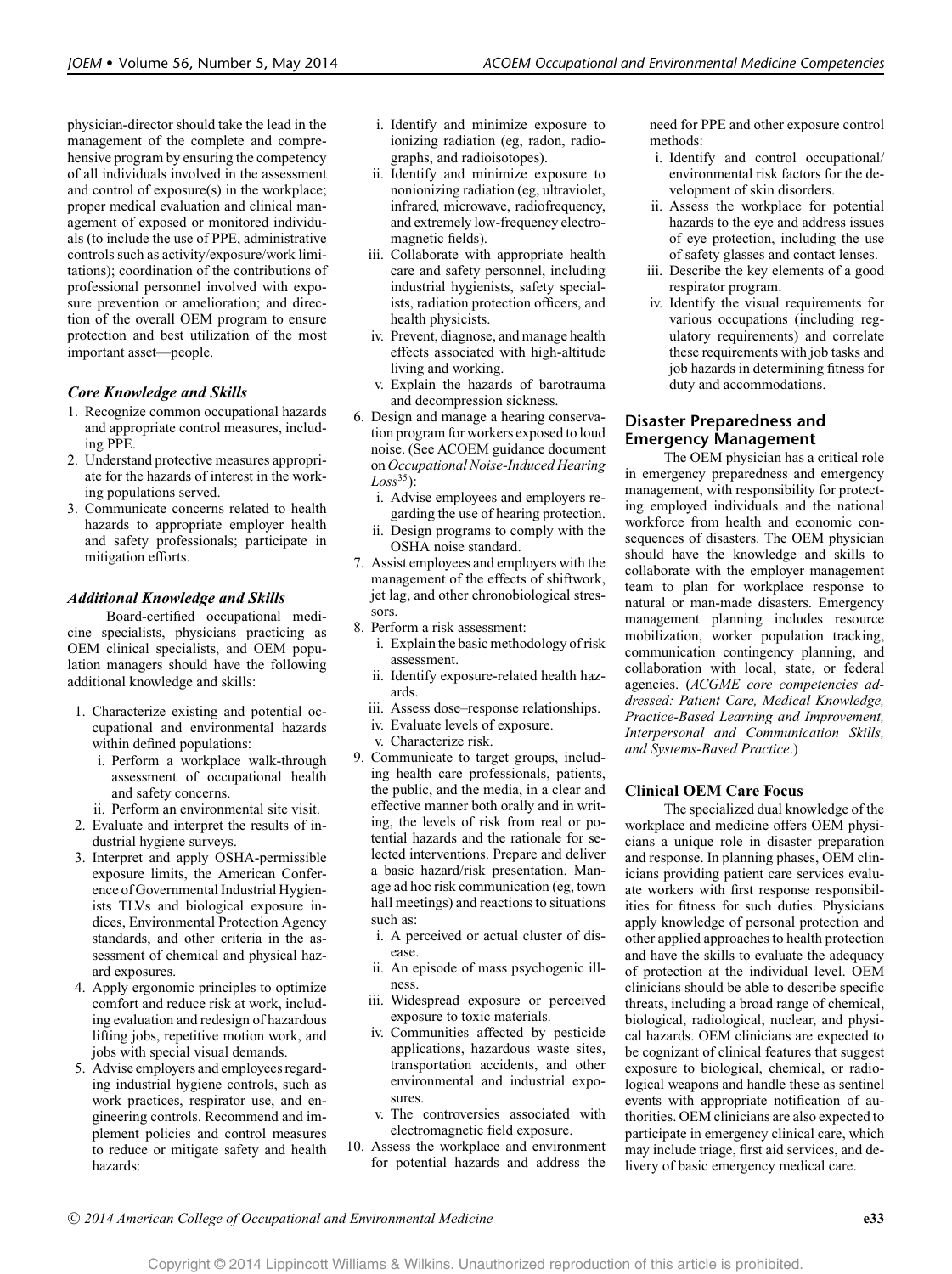### **OEM Clinical Specialist**

The OEM specialist may be called on to respond to threats from intentional assaults (including terrorism), unintentional incidents that may result in mass casualties, infectious disease outbreaks and pandemics, and natural disasters. The knowledge base of the specialist includes detailed knowledge of the hazards specific to those industries included in the physician's practice. The physician uses a systematic approach to monitoring and protecting the health of populations, as well as the health of individual workers and other persons at risk. A working knowledge of regulations, regulatory compliance, and the structure of government agencies responsible for health protection at most relevant levels is imperative. The specialist has expertise in evaluating workplaces for safety and health protection, and expertise in risk management, including risk communication in an emergency. They establish emergency procedures and protocols for the clinical management of individuals involved in disaster incidents, including specific medical management protocols.

#### **OEM Population Management**

OEM physicians have long played a critical and dual role in emergency preparedness and response as both clinicians and public health care officers for employed populations. OEM physicians can add value to the management of catastrophic consequences in many ways, including but not limited to: workforce survival, continuity of business, connectivity to site and community-based resources for assistance in a health-related emergency, surveillance of the workforce and the early detection of an outbreak, surge capacity in the event of a local event requiring mobilization of all available medical resources, population vaccination and chemoprophylaxis programs and other protective measures, assessing fitness of individuals to stay at or return to work, and determining when it is safe to reenter a contaminated site. The population management skills include maintaining a thorough understanding of the National Response Plan and Incident Command Structure and remaining up to date with advances in emergency preparedness. (See ACOEM position statement on the *Role of Occupational and Environmental Medicine Physicians in Emergency Preparedness and Response*. 36)

#### *Core Knowledge and Skills*

- 1. Knowledge of local threats, for example, nuclear plants, chemical production facilities.
- 2. Participate in local emergency response exercises.
- 3. Understand how to activate/notify others in the emergency response system.
- 4. Recognize sentinel events that may represent a potential disaster or epidemic.
- 5. Understand local clinical role in the community emergency/disaster response plan.

### *Additional Knowledge and Skills*

Board-certified occupational medicine specialists, physicians practicing as OEM clinical specialists, and OEM population managers should have the following additional knowledge and skills:

- 1. Describe specific threats, including a broad range of chemical, biological, radiological, and physical hazards.
- 2. Apply knowledge of personal protection and other approaches to health protection to evaluate the adequacy of protection at the individual level:
	- i. Describe and develop a plan for implementing appropriate personal safety for the responders.
	- ii. Design and implement a plan for addressing the mental health needs of the responders.
- 3. Participate in the development of emergency or disaster plans for the workplace, the community, or both:
	- i. Applying knowledge of occupational hazards, the workplace, and community resources, work with local medical and community resources in developing an appropriate disaster response plan.
	- ii. Develop emergency response plans ranging from developing patient treatment protocols for a specific chemical to evacuation and community planning for catastrophic industrial emergencies.
- 4. Establish emergency procedures and protocols for the clinical management of individuals involved in disaster incidents, including specific medical management protocols.
- 5. Design and implement a plan for the mitigation of a disaster incident at the worksite or general community.
- 6. Assist in the design and implementation of a medical recovery plan for mass casualty events in industry or general community.
- 7. Design and/or conduct an outbreak and/or cluster investigation.
- 8. Design a pandemic preparedness plan for an organization.
- 9. Maintain a thorough understanding of local, regional, state, and national response plans and the incident command structure.

#### **Health and Productivity**

The OEM physician should be able to identify and address individual and organizational factors in the workplace to optimize the health of the worker and enhance productivity. These issues most often include absenteeism, presenteeism, health enhance-

ment, employee wellness programs, and population health management. (*ACGME core competencies addressed: Patient Care, Medical Knowledge, Practice-Based Learning and Improvement, Interpersonal and Communication Skills, and Systems-Based Practice.*)

### **Clinical OEM Care Focus**

The OEM clinician providing clinical patient care services may be involved in implementing health screenings and coaching individuals about behaviors that will improve their health. Screening measurements may include not only formal health risk assessments or biometric screenings but also informal assessment of health risk, such as asking about smoking, nutrition, and exercise during encounters for other purposes, and counseling patients about mitigating such risks. The OEM clinician should consider opportunities for addressing health risk reduction in a systematic fashion during clinical encounters for periodic examinations, injury care, or other purposes.

#### **OEM Clinical Specialist**

The OEM clinical specialist should be prepared to provide guidance to an organization about optimal health and productivity programs to consider for the workforce and participate in decisions about contracting for wellness services versus building these services internally. The OEM clinical specialist should be familiar with the research literature on cost/benefit, as well as resources that can help an organization measure its risk and select appropriate components. The physician should be able to assess the scientific evidence that supports the health risk assessment that is administered and any intervention programs. Programs to consider include smoking cessation, physical activity, depression screening and management, nutritional/eating habits, blood pressure management, musculoskeletal care, and weight management. OEM clinical specialists should be prepared to support the organization in creating a culture of behavior change, while ensuring the selected program aligns with the company's business strategy and financial goals. The physician should be familiar with coaching philosophy, methods for engagement and sustaining employee participation, and management of data, including confidentiality and retention. The physician should be part of the team that selects the wellness partner and have an active role in implementation. (See ACOEM position statement on *Depression in the Working Population*. 37)

#### **OEM Population Management**

The OEM physician in a population management role is expected to participate in measuring risk related to chronic disease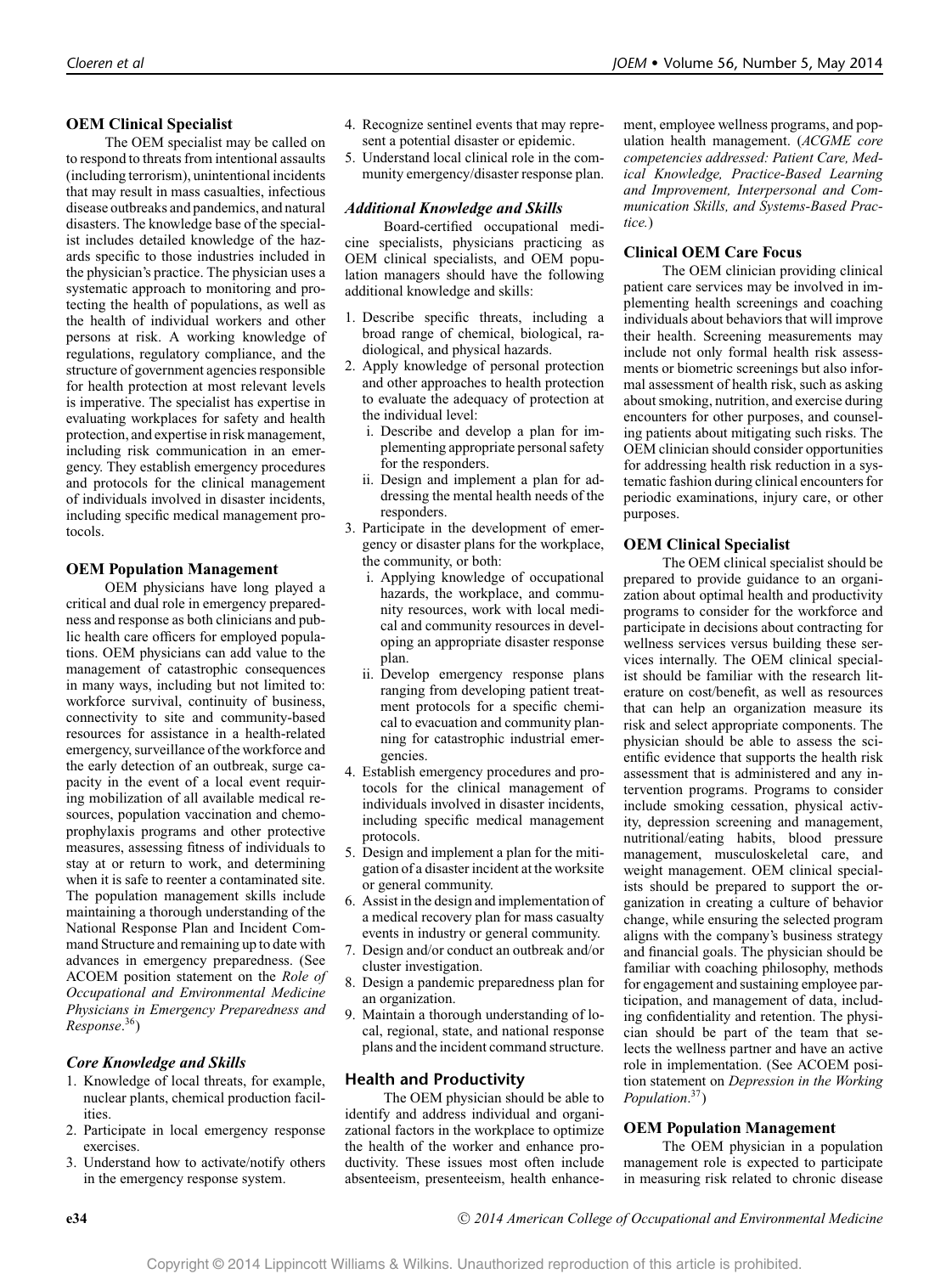and unhealthy behaviors, and the benefits of health and productivity programs. This includes assessing aggregate data from health risk assessments, health insurance claim data, and changes in measurements over time after implementation of wellness-related programs. The physician should be able to understand the reporting of data and the outcomes that determine a return on investment. The physician should be able to communicate this data to senior management of an organization. In addition to measuring improvement of health risks, the physician should be able to measure other outcomes such as improvement on absenteeism and presenteeism within an organization, with the goal of a healthy, high-performance workforce.

### *Core Knowledge and Skills*

- 1. Perform health risk assessments, biometric screenings, or other appropriate interventions to modify health risk behaviors in the clinical setting.
- 2. Counsel employees about health risks and lifestyle.
- 3. Use tools and best practices for identifying, measuring, and modifying individual and population health risk behaviors.
- 4. Accommodate cultural, ethnic, educational, and language variations among workers when providing information on occupational hazard prevention, disease prevention, and health promotion.

#### *Additional Knowledge and Skills*

Board-certified occupational medicine specialists, physicians practicing as OEM clinical specialists, and OEM population managers should have the following additional knowledge and skills:

- 1. Design, implement, and evaluate worksite health promotion and disease prevention programs, incorporating Department of Health and Human Services and other authoritative guidelines as appropriate (see *Workplace Health Protection and Promotion: A New Pathway for a Healthier—and Safer—Workforce*. 38) Understand and apply the concepts of the National Institute for Occupational Safety and Health Total Worker Health™ approach (available at [www.cdc.gov/niosh/twh/\)](http://www.cdc.gov/niosh/twh/).
- 2. Describe the appropriate use and limitations of health risk assessment and screening for healthy populations and the applications of screening, assessment, and early intervention for targeted high-risk groups.
- 3. Communicate current medical, environmental, and/or other scientific knowledge effectively to target groups, including patients, employees, employers, unions, community groups, and the media.
- 4. Recognize the effects of cultural, ethnic, and social factors, including health beliefs

and practices, on the health and safety of workers.

### **Public Health, Surveillance, and Disease Prevention**

The OEM physician should have the knowledge and skill to develop, evaluate, and manage medical surveillance programs for the workplace, as well as the general public. The physician should have the knowledge and skills to apply primary, secondary, and tertiary preventive methods. (*ACGME core competencies addressed: Patient Care, Medical Knowledge, Practice-Based Learning and Improvement, Interpersonal and Communication Skills, Professionalism, and Systems-Based Practice.*)

#### **Clinical OEM Care Focus**

Physicians providing OEM clinical care should be conversant with the screening guidelines and immunization and chemoprophylaxis recommendations for workers at various stages of adulthood. This includes the US Preventive Services Task Force guidelines for adult preventive medicine screening and guidelines created by the CDC related to blood-borne-pathogen exposure evaluation and chemoprophylaxis and recommended adult immunizations. Clinical OEM physicians are expected to be conversant with OSHA medical surveillance guidelines and prepared to implement medical surveillance programs, including interpreting data to identify and correct lapses in primary prevention, and take steps to prevent adverse health effects in patients exhibiting evidence of exposure. Clinical OEM physicians also oversee the collection of specimens related to substance abuse, including breath alcohol and urine drug tests; such collection should follow strict rules, including employee training, equipment calibration testing, and chain of custody documentation.

#### **OEM Clinical Specialist**

The OEM clinical specialist should be familiar with the recommendations of government advisory groups (eg, US Preventive Services Task Force, CDC, and hospital infection control advisory committee on immunizations) and incorporate their recommendations in the design of appropriate immunization and screening programs for the workplace. The OEM clinical specialist should have a basic understanding of the statistical concepts of sensitivity, specificity, positive predictive value, and negative predictive value. The OEM specialist should be prepared to apply primary, secondary, and tertiary preventive approaches to individualand population-based disease prevention and health promotion, and be able to develop, implement, and evaluate the effectiveness of appropriate clinical preventive services for both individuals and populations. The OEM clin-

ical specialist should be able to determine the cost-effectiveness and appropriateness of various tests and also possess adequate skills in occupational and environmental health, including the ability to assess and respond to individual and population risks for common occupational and environmental disorders. These physicians should be familiar with risk communication principles and use these to communicate information related to risk to workers, companies, and the public. OEM clinical specialists who provide MRO services seek training, certification, and ongoing education in this area to appropriately evaluate positive drug test results, make clinically and administratively appropriate decisions, and maintain awareness of schemes used by people to sabotage such testing. Conscientious performance of the MRO role is critical for the protection of public safety when such testing is performed in workers with safety sensitive positions, including commercial driving. (See ACOEM position statement on *Medical Fitness to Drive in the Transportation Industry and the Impact on Public Safety: Recommended Actions*. 39)

#### **OEM Population Management**

The OEM physician focused on population management should be prepared to guide policies to ensure that workplace health surveillance programs are developed and implemented. Physicians in this role analyze injury and illness data to identify trends and sentinel events. These physicians should know how to perform a cluster analysis if indicated or be able to garner the resources to do such. The OEM physician involved in population management should be able to recognize outbreak events of public health significance and oversee programs for screening to detect substance abuse and other potential behavioral problems affecting worker performance. OEM physicians in this role often participate in relevant research or work for nonprofit, academic, military, or government agencies dedicated to promoting public health and preventing disease.

- 1. Implement medical surveillance programs in the workplace to protect workers, ensuring compliance with applicable regulations when appropriate.
	- i. Address specific work classifications, such as hazardous waste workers.
	- ii. Target specific organ systems for prevention of occupational disease, such as lung diseases.
- 2. Evaluate and manage situations of suspected chemical impairment, including collection of specimens ensuring appropriate chain of custody, in compliance with applicable rules and regulations.
- 3. Manage incidents of potential bloodborne pathogen, tuberculosis, or other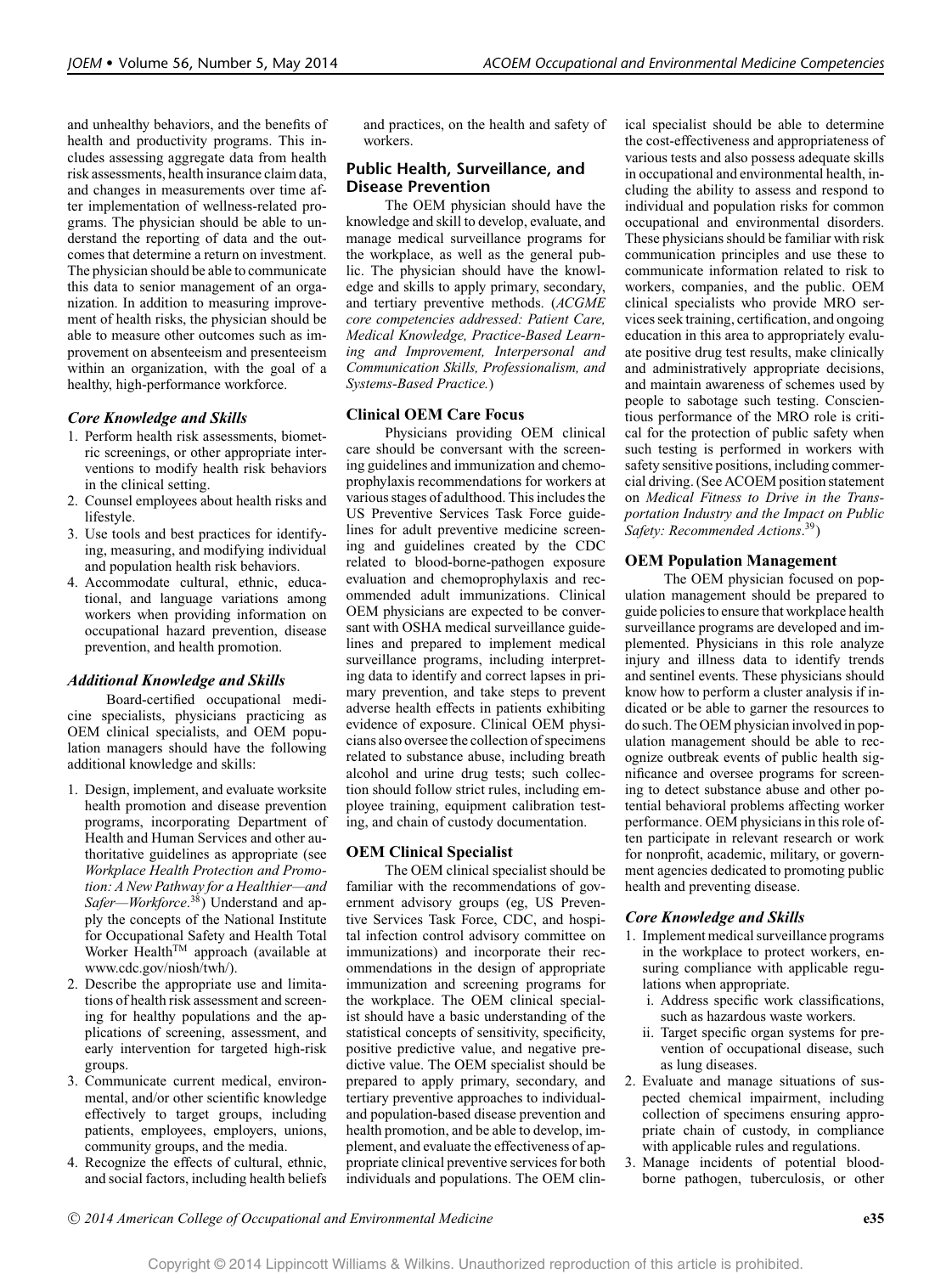occupational infectious disease exposure according to applicable government guidelines.

- 4. Intervene in response to positive findings when indicated, to measurably improve health outcomes. Also, interpret abnormal laboratory findings in asymptomatic workers and recommend further evaluation, treatment, or both as indicated.
- 5. Recognize and report or investigate potential sentinel events.

#### *Additional Knowledge and Skills*

Board-certified occupational medicine specialists, physicians practicing as OEM clinical specialists, and OEM population managers should have the following additional knowledge and skills:

- 1. Develop, implement, evaluate, and refine screening programs for groups to identify risks for disease or injury and opportunities to promote wellness and mitigate progression in disease management programs:
	- i. Characterize the population to identify target exposures, risk factors, and/or conditions of concern.
	- ii. Assess the utility of screening tools.
	- iii. Identify outcome metrics of interest to assess screening and intervention programs in a standardized fashion.
	- iv. Assess resources and measure return on investment.
	- v. Create structures (clinic staffing, etc). vi. Report results.
- 2. Design and implement proactive systems of care that effectively reach all members of a population, including those at high risk and those who do not normally seek care.
- 3. Design and conduct surveillance programs in workplace, community settings, or both:
	- i. Develop and implement medical surveillance programs in the workplace and/or in communities exposed to environmental contamination.
	- ii. Understand basic epidemiological principles such as sensitivity, specificity, positive predictive value, and negative predictive value.
	- iii. Utilize biomarkers to identify exposure, within limitations of the methodology, and interpret results in both clinical and public health contexts.
	- iv. Evaluate the effectiveness of surveillance and screening programs.
- 4. Review, interpret, and explain the public health and clinical implications of epidemiological studies that address occupational hazards.
- 5. Apply validated epidemiological and biostatistical principles and techniques to analyze injury/illness data in defined worker and community populations.
- 6. Apply primary, secondary, and tertiary prevention approaches to disease prevention and health promotion to individuals and communities:
	- i. Characterize the population to identify target conditions or exposures.
	- ii. Prioritize areas for prevention and mitigation.
	- iii. Identify efficient and effective interventions.
	- iv. Develop a strategy or plan for intervention.
	- v. Implement the interventions.
	- vi. Evaluate the effectiveness of prescribed interventions.
- 7. Recommend and implement policies and control measures to address emerging infectious diseases of concern.

## **OEM-Related Management and Administration**

The OEM physician should have the administrative and management knowledge and skills to plan, design, implement, manage, and evaluate comprehensive occupational and environmental health programs and projects. OEM physicians need an understanding of health care benefits, workers' compensation systems, electronic health records and knowledge of the laws and regulations applicable to the jurisdiction, industry, and population of interest. OEM physicians in all practice settings are expected to be sensitive to the diverse needs and cultural backgrounds of those they serve, and anticipate meeting diverse needs in setting up their practices. (*ACGME core competencies addressed: Practice-Based Learning and Improvement, Interpersonal and Communication Skills, Professionalism, and Systems-Based Practice*.) (See ACOEM position statement on the *Scope of Occupational and Environmental Health Programs and Practice*. 40)

#### **Clinical OEM Care Focus**

The clinical OEM physician is expected to evaluate and implement clinical practice guidelines, quality improvement programs, outcome assessment strategies, and medical informatics programs as they apply to day-to-day clinical patient care. Competencies for the clinical OEM physician include selection and implementation of an appropriate electronic health record compliant with the applicable privacy standards, as well as setting up an ethical and efficient coding and billing system. The physician may be called on to assist with health program education, marketing and promotion activities, and identifying potential customers/patients. It is also an essential skill for a clinical OEM physician to work well as a member of a larger OEM team. Others on the "team" may include physician colleagues, mid-level practitioners, occupational health nurses, ad-

ministrators, industrial hygienists, safety professionals, physical therapists, employers, legal experts, human resources professionals, insurance carriers, etc. The clinical OEM physician is a key member of this team and may play an important leadership role in this position.

#### **OEM Clinical Specialist**

The OEM clinical specialist will be called on not only for their expertise regarding OEM topics but also for their management and administrative knowledge related to the field of OEM. OEM clinical specialists often serve as consultants in OEM employee health program development and management for companies, with responsibility for advising on a wide range of issues, for example, staffing, credentials, examination requirements, health records management, and wellness program features. Communicating and sharing such expertise might occur through presentations, talks, and other information sharing venues involving interaction with many different audiences/stakeholders, including employees, employers, unions, administrators, public interest groups, communities, and policymakers. In all communications, the OEM physician will honestly acknowledge uncertainties and will always strive to convey the truth as he or she knows and understands it. An OEM clinical specialist may have a leadership role and/or assume the role of consultant in multiple settings, including case management, administering/developing surveillance programs, evaluating sentinel events or cluster outbreaks, protocol development, and in policy development.

#### **OEM Population Management**

OEM physicians play an integral role in many corporate, academic, and government settings. In such settings, to be optimally effective, the OEM physician will have a large, comprehensive, and wellbalanced skill set. Such skills will typically include management skills related to utilization review and quality control/quality improvement activities, maximizing use of information systems for appropriate tracking and benchmarking, and designing and implementing appropriate projects and protocols tailored to the needs of a specific group, audience, or population. OEM physicians play an increasingly critical role in the management of population health and should develop and improve the skills needed to integrate data and trends, design appropriate programs to manage and limit disability, promote safe return to work, appropriately and beneficially modify absenteeism/presenteeism, and assist/educate others in developing and administering health promotion/disease prevention programs that fit into an evolving health care system. (See

**e36** <sup>C</sup> *2014 American College of Occupational and Environmental Medicine*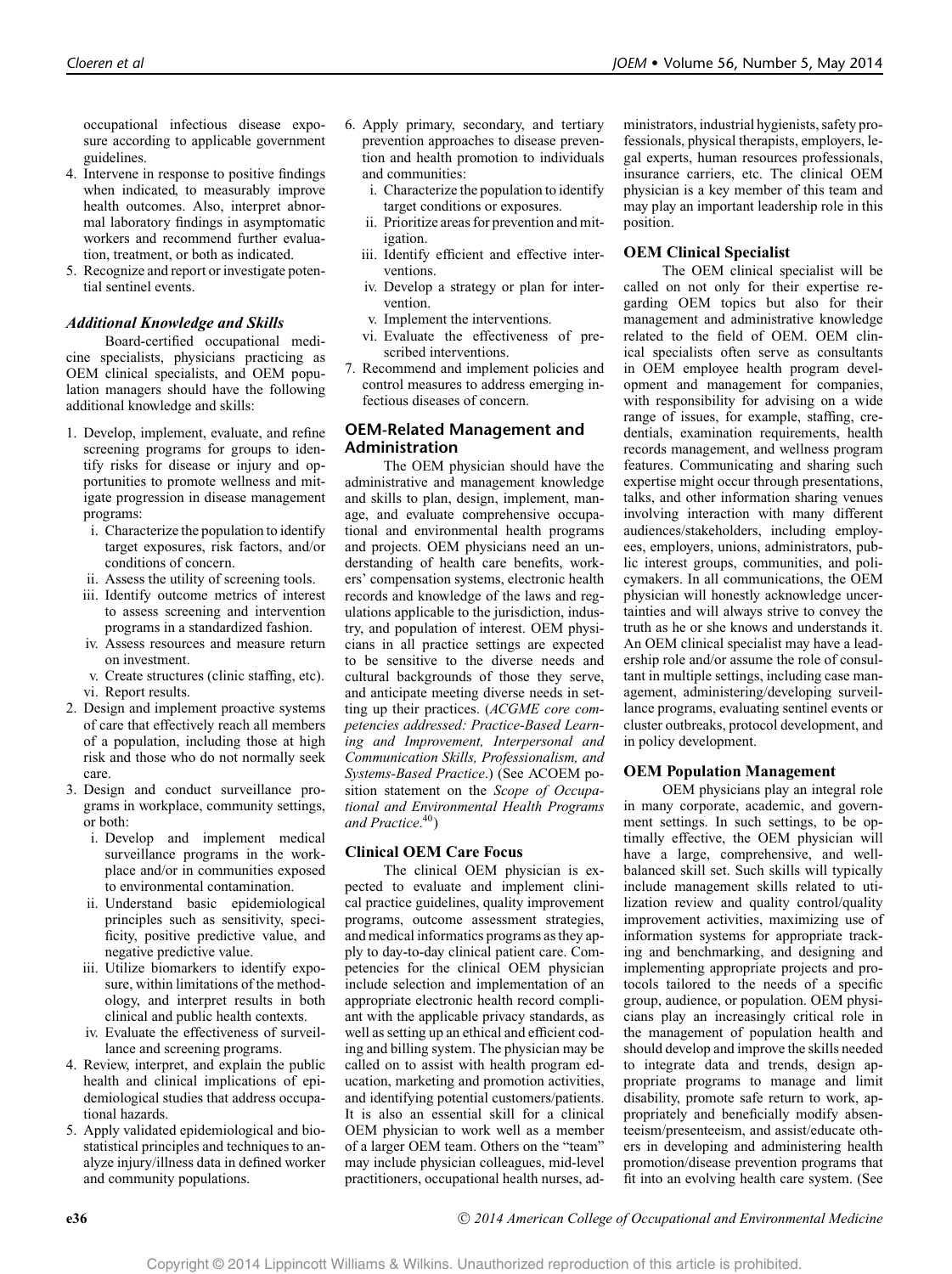ACOEM guidance and position statements on *Optimizing Health Care Delivery by Integrating Workplaces, Homes, and Communities: How Occupational and Environmental Medicine Can Serve as a Vital Connecting Link Between Accountable Care Organizations and the Patient-Centered Medical Home*19; *Healthy Workforce/Healthy Economy: The Role of Health, Productivity, and Disability Management in Addressing the Nation's Health Care Crisis: Why an Emphasis on the Health of the Workforce Is Vital to the Health of the Economy*41; *Pandemic Influenza Guidance for Corporations*42; and *Guidance for a Reasonably Designed, Employer-Sponsored Wellness Program Using Outcomes-Based Incentives*. 43)

#### *Core Knowledge and Skills*

- 1. Establish protocols to manage patient records and protect confidentiality.
- 2. Work effectively as a team member with administrators, occupational health nurses, nurse practitioners, and physician assistants, demonstrating an understanding of their roles in an occupational health service.
- 3. Identify potential customers and develop an education and marketing plan for an occupational/environmental health program.
- 4. Determine management information needs and apply medical informatics, electronic health and patient care data, management information systems, and other computer technologies to an OEM program.
	- i. Apply information systems to medical surveillance programs (eg, scheduling examinations, documenting clinical data, and tracking, reporting, and analyzing outcomes).
	- ii. Apply information systems to track worker disability and return-to-work.
	- iii. Apply information systems to manage medical and exposure records.
	- iv. Apply information systems to manage revenues and expenditures, including departmental budgets, billing, and collections.
	- v. Apply information systems for scheduling of occupational and environmental health care services.
	- vi. Use information technology (eg, email, local and wide area networks, and Internet) to communicate with colleagues, clients, and others.
	- vii. Use information technology to write reports (eg, word processing), as well as to manage and present data (spreadsheets, databases, and presentation graphics).

#### *Additional Knowledge and Skills*

Board-certified occupational medicine specialists, physicians practicing as OEM clinical specialists, and OEM population managers should have the following additional knowledge and skills:

- 1. Design, implement, and evaluate clinical practice guidelines, quality management/quality improvement programs, utilization management, case management, and other activities to enhance an organization's performance.
- 2. Communicate technical and clinical information to professional and lay audiences. Give presentations to employees, employers, labor unions, and others on occupational and environmental health and safety topics.
- 3. Recognize potential sources of system or program failure and use root cause analysis to plan solutions.
- 4. Evaluate health care services provided to employees by determining relevant outcome parameters and by using benchmarks and quality metrics based on the medical literature to measure and improve outcomes.
- 5. Design cost-containment strategies for workers' compensation, health benefits, pharmacy benefits, retiree benefits, and disability management programs to allocate and manage clinical and financial resources:
	- i. Obtain necessary demographic and cost data.
	- ii. Ensure patient/individual confidentiality in the process.
- 6. Evaluate the effectiveness and costeffectiveness of occupational health services and risk reduction methods:
	- i. Design and implement process and outcome measures and be able to benchmark with other organizations.
	- ii. Apply techniques of process improvement.
	- iii. Demonstrate program cost-effectiveness.
- 7. Work effectively with both labor and management to make system-based changes to maximize workplace health, safety, and productivity.
- 8. Manage OEM issues in an international workforce, researching geographic variation in disease risk and developing an understanding of cultural and regulatory differences that must be considered in program design.

#### **ACKNOWLEDGMENTS**

*This document was developed by the OEM Competencies Task Force under the auspices of the Council on OEM Practice. Lawrence Stilwell Betts, MD, PhD, and Jonathan Borak, MD, also contributed to this document. Julie Ording, MPH, provided ACOEM staff support. This document was peer reviewed by the ACOEM Special Interest Sections, including the Residency Directors Section, and the ACOEM Committee on*

*Policy, Procedures, and Public Positions, and approved by the ACOEM Board of Directors on January 25, 2014. This statement supersedes the 2008 document.*

#### **REFERENCES**

- 1. American College of Occupational and Environmental Medicine. American College of Occupational and Environmental Medicine competencies: v 1.0. *J Occup Environ Med*. 1998;40:427–440.
- 2. American College of Occupational and Environmental Medicine. American College of Occupational and Environmental Medicine competencies—2008. *J Occup Environ Med*. 2008;50:712–724.
- 3. Harber P, Bontemps J, Saechao K, Wu S, Liu Y, Elashoff D. Career paths in occupational medicine. *J Occup Environ Med*. 2012;54:1324–1329.
- 4. Harber P, Rose S, Bontemps J, et al. Occupational medicine practice: activities and skills of a national sample. *J Occup Environ Med*. 2010;52:1147–1153.
- 5. Harber P, Rose S, Bontemps J, et al. Occupational medicine practice: one specialty or three? *J Occup Environ Med*. 2010;52:672– 679.
- 6. Baker BA, Dodd K, Greaves IA, Zheng CJ, Brosseau L, Guidotti T. Occupational medicine physicians in the United States: demographics and core competencies. *J Occup Environ Med*. 2007;49:388–400.
- 7. McAdams M, Kerwin JJ, Olivo V, Goksel HA. *National Assessment of the Occupational Safety and Health Workforce*. Washington, DC: National Institute for Occupational Health and Safety; 2011.
- 8. Delclos GL, Bright KA, Carson AI, et al. A global survey of occupational health competencies and curriculum. *Int J Occup Environ Health*. 2005;11:185–198.
- 9. Lane DS. A threat to the public health workforce: evidence from trends in preventive medicine certification and training. *Am J Prev Med*. 2000;18:87–96. Available at [http://zone.medschool.pitt.edu/](http://zone.medschool.pitt.edu/sites/programs/AOC/publichealth/Shared%20Documents/Literature/Lane%20DS%202001%20Trends%20in%20preventive%20medicine%20workforce.pdf) [sites/programs/AOC/publichealth/Shared%](http://zone.medschool.pitt.edu/sites/programs/AOC/publichealth/Shared%20Documents/Literature/Lane%20DS%202001%20Trends%20in%20preventive%20medicine%20workforce.pdf) [20Documents/Literature/Lane%20DS%](http://zone.medschool.pitt.edu/sites/programs/AOC/publichealth/Shared%20Documents/Literature/Lane%20DS%202001%20Trends%20in%20preventive%20medicine%20workforce.pdf) [202001%20Trends%20in%20preventive%](http://zone.medschool.pitt.edu/sites/programs/AOC/publichealth/Shared%20Documents/Literature/Lane%20DS%202001%20Trends%20in%20preventive%20medicine%20workforce.pdf) [20medicine%20workforce.pdf.](http://zone.medschool.pitt.edu/sites/programs/AOC/publichealth/Shared%20Documents/Literature/Lane%20DS%202001%20Trends%20in%20preventive%20medicine%20workforce.pdf) Accessed February 24, 2014.
- 10. Meyer JD, Becker PE, Stockdale T, Ducatman AM. The West Virginia Occupational Safety and Health Initiative: practicum training for a new marketplace. *Am J Prev Med*. 1999;16:347–350.
- 11. Dinman BD. Education for the practice of occupational medicine: knowledge, competence, and professionalism. *J Occup Environ Med*. 2000;42:115–120.
- 12. Guidotti T. Learning objectives for training and continuing education in occupational medicine. *Am J Prev Med*. 1992;8:249–256.
- 13. Accreditation Council for Graduate Medical Education. *ACGME Program Requirements for Graduate Medical Education in Preventive Medicine, 2010*. Web reference. Chicago, IL: Accreditation Council for Graduate Medical Education; 2010.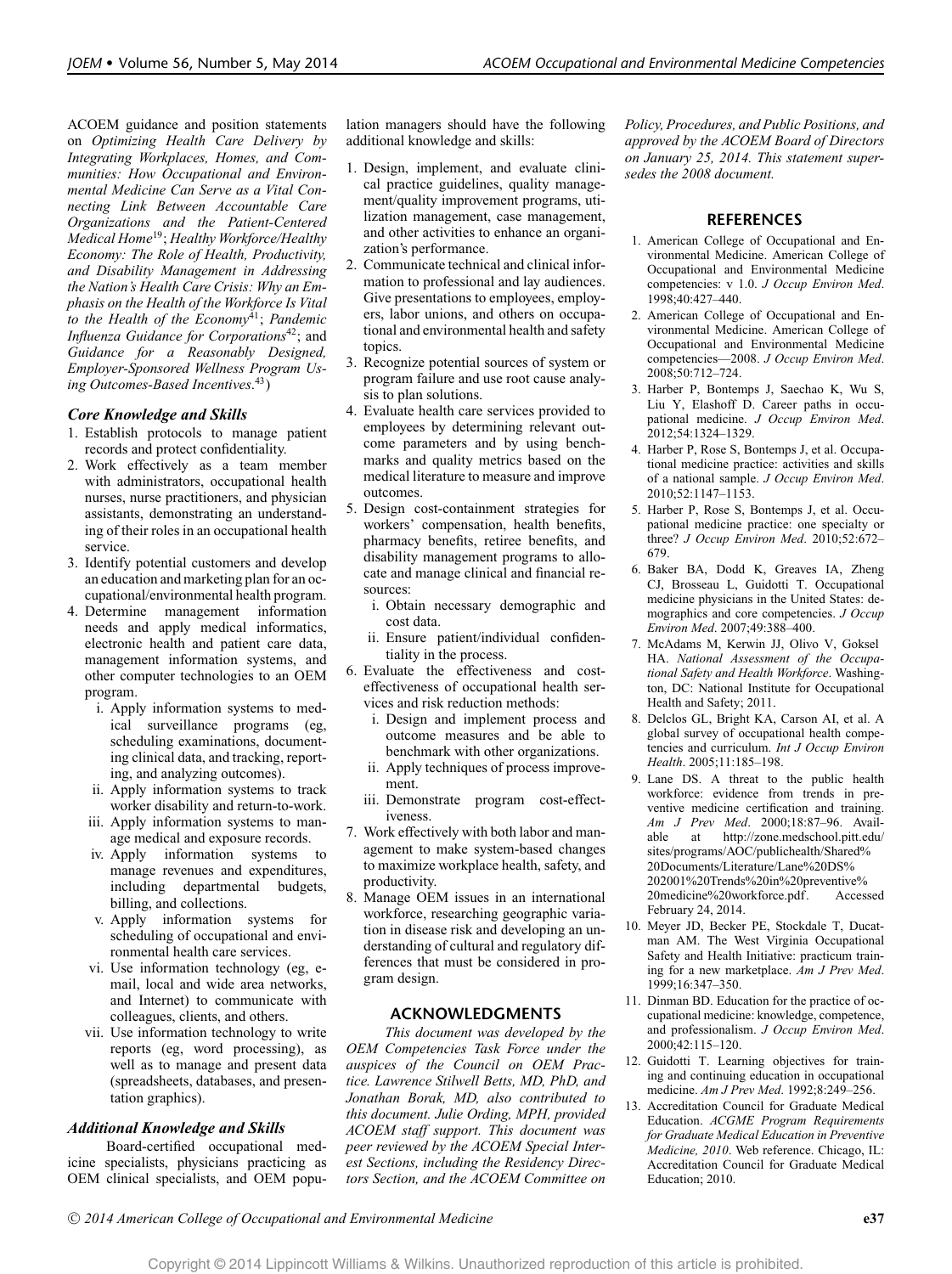- 14. Ducatman AM, Vanderploeg JM, Johnson M, et al. Residency training in preventive medicine: challenges and opportunities. *Am J Prev Med*. 2005;28:403–412.
- 15. Harber P, Wu S, Bontemps J, Rose S, Saechao K, Liu Y. Value of occupational medicine board certification. *J Occup Environ Med*. 2013;55:532–538.
- 16. ACOEM Committee on Ethical Practice in Occupational and Environmental Medicine. *ACOEM Code of Ethics*. Elk Grove, IL: American College of Occupational and Environmental Medicine; 2009. Available at [http://www.acoem.org/codeofconduct](http://www.acoem.org/codeofconduct.aspx) [.aspx.](http://www.acoem.org/codeofconduct.aspx) Accessed February 24, 2014.
- 17. World Health Organization. *Occupational Medicine in Europe: Scope and Competencies*. Bilthoven, the Netherlands: World Health Organization European Centre for Environment and Health; 2000. Available at [http://www.who.int/occupational](http://www.who.int/occupational_health/publications/eurmedicine/en/index.html) health/ [publications/eurmedicine/en/index.html.](http://www.who.int/occupational_health/publications/eurmedicine/en/index.html) Accessed February 24, 2014.
- 18. ACOEM Committee on Ethical Practice in Occupational and Environmental Medicine. ACOEM Position Statement. *Confidentiality of Medical Information in the Workplace*. Elk Grove, IL: American College of Occupational and Environmental Medicine; 2012. Available at [http://www.acoem.org/Confidentiality](http://www.acoem.org/Confidentiality_Medical_Information.aspx) Medical [Information.aspx.](http://www.acoem.org/Confidentiality_Medical_Information.aspx) Accessed February 24, 2014.
- 19. McLellan RK, Sherman B, Loeppke RR, et al. ACOEM Position Statement. Optimizing health care delivery by integrating workplaces, homes, and communities: how occupational and environmental medicine can serve as a vital connecting link between accountable care organizations and the patient-centered medical home. *J Occup Environ Med*. 2012;54:504–512. Available at: [http://journals.lww.com/joem/Fulltext/2012/](http://journals.lww.com/joem/Fulltext/2012/04000/Optimizing_Health_Care_Delivery_by_Integrating.20.aspx) [04000/Optimizing](http://journals.lww.com/joem/Fulltext/2012/04000/Optimizing_Health_Care_Delivery_by_Integrating.20.aspx) Health Care Delivery by [Integrating.20.aspx.](http://journals.lww.com/joem/Fulltext/2012/04000/Optimizing_Health_Care_Delivery_by_Integrating.20.aspx) Accessed February 24, 2014.
- 20. American College of Occupational and Environmental Medicine. ACOEM Position Statement. *Ensuring Quality of Care in Workers' Compensation Programs: Fair Fee Schedules and Evidence-Based Guidelines*. Elk Grove, IL: American College of Occupational and Environmental Medicine; 2011. Available at [http://www.acoem.org/Quality](http://www.acoem.org/Quality_of_Care_WorkersCompensationPrograms.aspx)\_of\_ Care [WorkersCompensationPrograms.aspx.](http://www.acoem.org/Quality_of_Care_WorkersCompensationPrograms.aspx) Accessed February 24, 2014.
- 21. Starr L. ACOEM Position Statement. Automated external defibrillation in the occupational setting. *J Occup Environ Med.* 2012;54:1170–1176. Available at [http://journals.lww.com/joem/Fulltext/2002/](http://journals.lww.com/joem/Fulltext/2002/01000/Automated_External_Defibrillation_in_the.2.aspx) [01000/Automated\\_External\\_Defibrillation\\_](http://journals.lww.com/joem/Fulltext/2002/01000/Automated_External_Defibrillation_in_the.2.aspx) [in\\_the.2.aspx.](http://journals.lww.com/joem/Fulltext/2002/01000/Automated_External_Defibrillation_in_the.2.aspx) Accessed February 24, 2014.
- 22. Rabinowitz P, Council of Scientific Advisors (CSA). ACOEM Position Statement. *The Role of the Professional Supervisor in the Audiometric Testing Component of Hearing Conservation Programs*. Elk Grove, IL: American College of Occupational and Environmental Medicine; 2007. Available at: [http:](http://www.acoem.org/ProfessionalSupervisor_ConservationPrograms.aspx) [//www.acoem.org/ProfessionalSupervisor](http://www.acoem.org/ProfessionalSupervisor_ConservationPrograms.aspx) [ConservationPrograms.aspx.](http://www.acoem.org/ProfessionalSupervisor_ConservationPrograms.aspx) Accessed February 24, 2014.
- 23. Mueller K, Woo W, Cloeren M, Hegmann K, Martin D; ACOEM Task Force on the Use of Opioids. *Principles for Ensuring the Safe Management of Pain Medication Prescriptions by Occupational and Environmental Medicine Physicians*. Elk Grove, IL: American College of Occupational and Environmental Medicine; 2012. Available at [http://www.acoem.org/](http://www.acoem.org/PainMedicationPrescriptions.aspx) [PainMedicationPrescriptions.aspx.](http://www.acoem.org/PainMedicationPrescriptions.aspx) Accessed February 24, 2014.
- 24. ACOEM Work Fitness and Disability Section. ACOEM Position Statement. *The Personal Physician's Role in Helping Patients With Medical Conditions Stay at Work or Return to Work*. Elk Grove, IL: American College of Occupational and Environmental Medicine; 2008. Available at [http://www.acoem.](http://www.acoem.org/PhysiciansRole_ReturntoWork.aspx) org/PhysiciansRole\_[ReturntoWork.aspx.](http://www.acoem.org/PhysiciansRole_ReturntoWork.aspx) Accessed February 24, 2014.
- 25. Townsend MC; Occupational and Environmental Lung Disorders Committee. ACOEM Position Statement. Spirometry in the occupational health setting—2011 update. *J Occup Environ Med.* 2011;53:569–584. Available at [http://journals.lww.com/joem/](http://journals.lww.com/joem/Fulltext/2011/05000/Spirometry_in_the_Occupational_Health_Setting_2011.16.aspx) [Fulltext/2011/05000/Spirometry](http://journals.lww.com/joem/Fulltext/2011/05000/Spirometry_in_the_Occupational_Health_Setting_2011.16.aspx)\_in\_the\_ Occupational Health Setting [2011.16.aspx.](http://journals.lww.com/joem/Fulltext/2011/05000/Spirometry_in_the_Occupational_Health_Setting_2011.16.aspx) Accessed February 24, 2014.
- 26. ACOEM Task Force on Reproductive Toxicology. ACOEM Position Statement. Reproductive and developmental hazard management guidance. *J Occup Environ Med.* 2011;53:941–949. Available at [http://journals.lww.com/joem/Fulltext/2011/](http://journals.lww.com/joem/Fulltext/2011/08000/Reproductive_and_Developmental_Hazard_Management.17.aspx) [08000/Reproductive](http://journals.lww.com/joem/Fulltext/2011/08000/Reproductive_and_Developmental_Hazard_Management.17.aspx) and Developmental Hazard [Management.17.aspx.](http://journals.lww.com/joem/Fulltext/2011/08000/Reproductive_and_Developmental_Hazard_Management.17.aspx) Accessed February 24, 2014.
- 27. Lerman SE, Eskin E, Flower DJ, et al.; ACOEM Presidential Task Force on Fatigue Risk Management. Fatigue risk management in the Workplace. *J Occup Environ Med*. 2012;54:231–258. Available at [http://journals.lww.com/joem/Fulltext/2012/](http://journals.lww.com/joem/Fulltext/2012/02000/Fatigue_Risk_Management_in_the_Workplace.17.aspx) [02000/Fatigue](http://journals.lww.com/joem/Fulltext/2012/02000/Fatigue_Risk_Management_in_the_Workplace.17.aspx)\_Risk\_Management\_in\_the\_ [Workplace.17.aspx.](http://journals.lww.com/joem/Fulltext/2012/02000/Fatigue_Risk_Management_in_the_Workplace.17.aspx) Accessed February 24, 2014.
- 28. Hartenbaum N, Martin D. ACOEM Position Statement. *Ethical Aspects of Drug Testing*. Elk Grove, IL: American College of Occupational and Environmental Medicine; 2009. Available at [http://www.acoem](http://www.acoem.org/EthicalAspectsOfDrugTesting.aspx) [.org/EthicalAspectsOfDrugTesting.aspx.](http://www.acoem.org/EthicalAspectsOfDrugTesting.aspx) Accessed February 24, 2014.
- 29. Hartenbaum N, Martin D. ACOEM Position Statement. *Qualifications of Medical Review Officers (MROs) in Regulated and Non-Regulated Drug Testing*. Elk Grove, IL: American College of Occupational and Environmental Medicine; 2009. Available at [http://www.acoem.org/](http://www.acoem.org/QualificationsMROs.aspx) [QualificationsMROs.aspx.](http://www.acoem.org/QualificationsMROs.aspx) Accessed February 24, 2014.
- 30. ACOEM Task Force on Genetic Screening in the Workplace. ACOEM Position Statement. Genetic screening in the workplace. *J Occup Environ Med*. 2010;52:763. Available at [http://journals.lww.com/joem/Fulltext/2010/](http://journals.lww.com/joem/Fulltext/2010/07000/Genetic_Screening_in_the_Workplace.15.aspx) [07000/Genetic](http://journals.lww.com/joem/Fulltext/2010/07000/Genetic_Screening_in_the_Workplace.15.aspx) Screening in the Workplace. [15.aspx.](http://journals.lww.com/joem/Fulltext/2010/07000/Genetic_Screening_in_the_Workplace.15.aspx) Accessed February 2014.
- 31. IAIABC–ACOEM Stakeholder Forum on Physician Payment Innovation. *A Guide*

*to High-Value Physician Services in Workers' Compensation*. Elk Grove, IL: American College of Occupational and Environmental Medicine; 2010. Available at [http://www.acoem.org/uploadedFiles/Public](http://www.acoem.org/uploadedFiles/Public_Affairs/Policies_And_Position_Statements/Guidelines/Library_and_Reference_Material/A%20Guide%20to%20High%20Value%20Physician%20Services.pdf) [Affairs/Policies](http://www.acoem.org/uploadedFiles/Public_Affairs/Policies_And_Position_Statements/Guidelines/Library_and_Reference_Material/A%20Guide%20to%20High%20Value%20Physician%20Services.pdf) And Position Statements/ [Guidelines/Library](http://www.acoem.org/uploadedFiles/Public_Affairs/Policies_And_Position_Statements/Guidelines/Library_and_Reference_Material/A%20Guide%20to%20High%20Value%20Physician%20Services.pdf) and Reference Material/ [A%20Guide%20to%20High%20Value%](http://www.acoem.org/uploadedFiles/Public_Affairs/Policies_And_Position_Statements/Guidelines/Library_and_Reference_Material/A%20Guide%20to%20High%20Value%20Physician%20Services.pdf) [20Physician%20Services.pdf.](http://www.acoem.org/uploadedFiles/Public_Affairs/Policies_And_Position_Statements/Guidelines/Library_and_Reference_Material/A%20Guide%20to%20High%20Value%20Physician%20Services.pdf) Accessed February 24, 2014.

- 32. ACOEM Stay-at-Work and Return-to-Work Process Improvement Committee. Preventing needless work disability by helping people stay employed. *J Occup Environ Med*. 2006;48:972–987. Available at [http://](http://journals.lww.com/joem/Fulltext/2006/09000/Preventing_Needless_Work_Disability_by_Helping.17.aspx) [journals.lww.com/joem/Fulltext/2006/09000/](http://journals.lww.com/joem/Fulltext/2006/09000/Preventing_Needless_Work_Disability_by_Helping.17.aspx) [Preventing\\_Needless\\_Work\\_Disability\\_by\\_](http://journals.lww.com/joem/Fulltext/2006/09000/Preventing_Needless_Work_Disability_by_Helping.17.aspx) [Helping.17.aspx.](http://journals.lww.com/joem/Fulltext/2006/09000/Preventing_Needless_Work_Disability_by_Helping.17.aspx) Accessed February 24, 2014.
- 33. American College of Occupational and Environmental Medicine. *ACOEM Guidance for the Medical Evaluation of Law Enforcement Officers (LEOs)*. Elk Grove, IL: American College of Occupational and Environmental Medicine; 2014. Available at [http:](http://www.acoem.org/LEOGuidelines.aspx) [//www.acoem.org/LEOGuidelines.aspx.](http://www.acoem.org/LEOGuidelines.aspx) Accessed February 24, 2014.
- 34. Rondinelli R, Genovese E, Brigham C. *Guides to the Evaluation of Permanent Impairment*. 6th ed. Chicago, IL: American Medical Association; 2008.
- 35. Kirchner DB, Evenson E, Dobie RA, et al.; ACOEM Task Force on Occupational Hearing Loss. Occupational noise-induced hearing loss. *J Occup Environ Med*. 2012;54:106–108. Available at [http://journals.lww.com/joem/](http://journals.lww.com/joem/Fulltext/2012/01000/Occupational_Noise_Induced_Hearing_Loss__ACOEM.18.aspx) [Fulltext/2012/01000/Occupational](http://journals.lww.com/joem/Fulltext/2012/01000/Occupational_Noise_Induced_Hearing_Loss__ACOEM.18.aspx) Noise Induced Hearing Loss [ACOEM.18.aspx.](http://journals.lww.com/joem/Fulltext/2012/01000/Occupational_Noise_Induced_Hearing_Loss__ACOEM.18.aspx) Accessed February 24, 2014.
- 36. Guidotti T, McLellan R. ACOEM Position Statement. *Role of Occupational and Environmental Medicine Physicians in Emergency Preparedness and Response*. Elk Grove, IL: American College of Occupational and Environmental Medicine; 2010. Available at [http://www.acoem.org/OEMPhysicians\\_](http://www.acoem.org/OEMPhysicians_EmergencyPreparedness.aspx) [EmergencyPreparedness.aspx.](http://www.acoem.org/OEMPhysicians_EmergencyPreparedness.aspx) Accessed February 24, 2014.
- 37. Myette L, Garuso G, Stave G; ACOEM Depression in the Workplace Project. ACOEM Position Statement. *Depression in the Working Population*. Elk Grove, IL: American College of Occupational and Environmental Medicine; 2008. Available at [http://www.acoem.org/](http://www.acoem.org/DepressionInWorkingPopulation.aspx) [DepressionInWorkingPopulation.aspx.](http://www.acoem.org/DepressionInWorkingPopulation.aspx) Accessed February 24, 2014.
- 38. Hymel P, Loeppke R, Baase C, et al.; Committee of H&P Section. Workplace health protection and promotion: a new pathway for a healthier—and safer—workforce. *J Occup Environ Med.* 2011;53:695–702. Available at [http://journals.lww.com/joem/Fulltext/](http://journals.lww.com/joem/Fulltext/2011/06000/Workplace_Health_Protection_and_Promotion__A_New.17.aspx) [2011/06000/Workplace](http://journals.lww.com/joem/Fulltext/2011/06000/Workplace_Health_Protection_and_Promotion__A_New.17.aspx) Health Protection and Promotion A [New.17.aspx.](http://journals.lww.com/joem/Fulltext/2011/06000/Workplace_Health_Protection_and_Promotion__A_New.17.aspx) Accessed February 24, 2014.
- 39. Hartenbaum N, Janiga D. ACOEM Position Statement. *Medical Fitness to Drive in the Transportation Industry and the Impact on Public Safety: Recommended Actions*. Elk Grove, IL: American College of Occupational and Environmental Medicine; 2012. Available at http://www.acoem.org/Transportation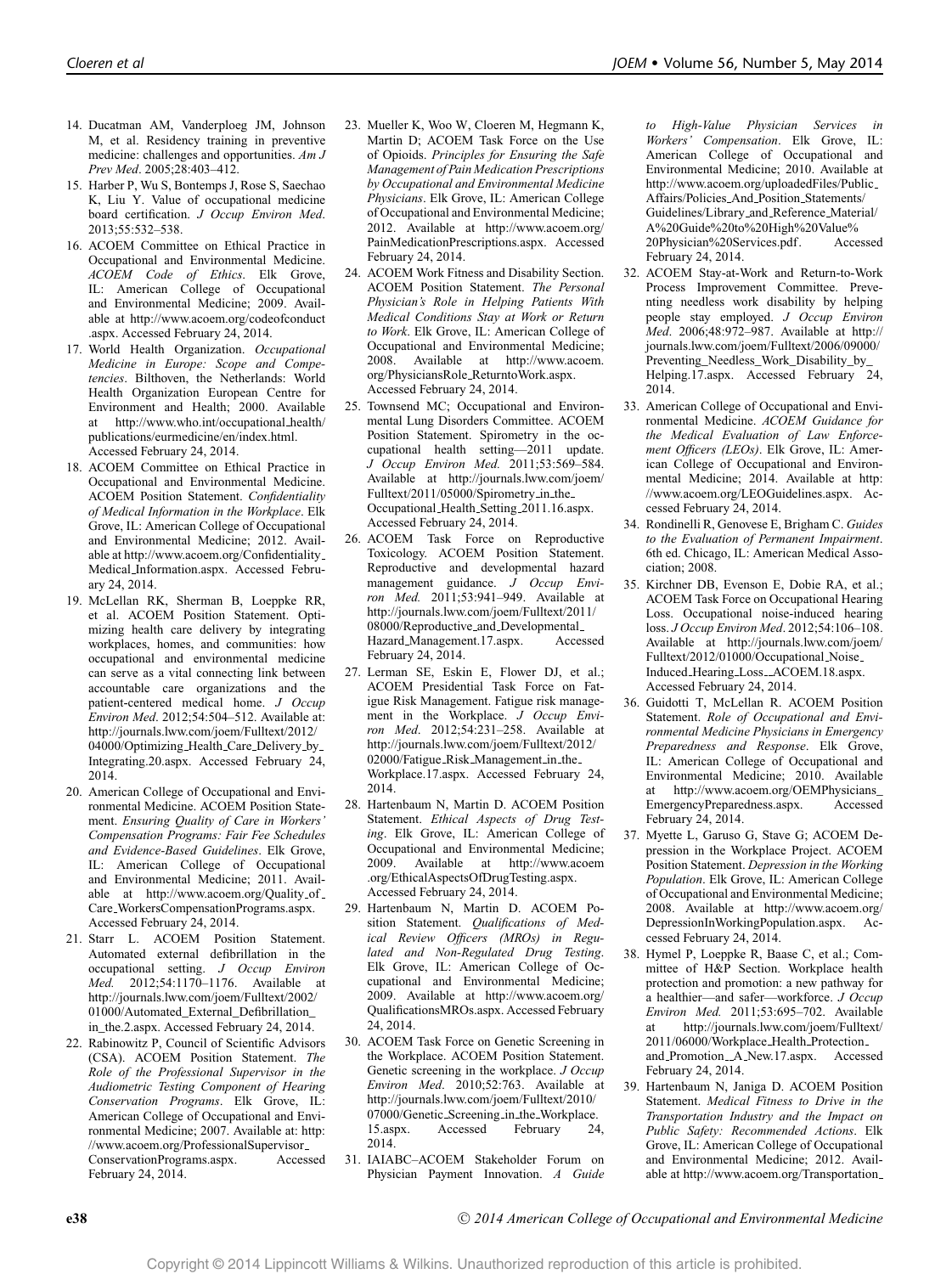[PublicSafety.aspx.](http://www.acoem.org/Transportation_PublicSafety.aspx) Accessed February 24, 2014.

- 40. Corporate Health Achievement Award Committee. ACOEM Position Statement. *Scope of Occupational and Environmental Health Programs and Practice*. Elk Grove, IL: American College of Occupational and Environmental Medicine; 2011. Available at [http://www.acoem.](http://www.acoem.org/Scope_HealthPrograms_Practice.aspx) org/Scope [HealthPrograms](http://www.acoem.org/Scope_HealthPrograms_Practice.aspx) Practice.aspx. Accessed February 24, 2014.
- 41. Special Committee on Health, Productivity, and Disability Management. ACOEM Position Statement. Healthy workforce/healthy economy: the role of health, productivity, and disability management in addressing the nation's health care crisis: why an emphasis on the health of the workforce is vital to the health of the economy. *J Occup Environ Med.* 2009;51:114–119. Available at [http://journals.lww.com/joem/Fulltext/](http://journals.lww.com/joem/Fulltext/2009/01000/Healthy_Workforce_Healthy_Economy__The_Role_of.16.aspx) [2009/01000/Healthy](http://journals.lww.com/joem/Fulltext/2009/01000/Healthy_Workforce_Healthy_Economy__The_Role_of.16.aspx) Workforce Healthy Economy\_The\_Role\_[of.16.aspx.](http://journals.lww.com/joem/Fulltext/2009/01000/Healthy_Workforce_Healthy_Economy__The_Role_of.16.aspx) Accessed February 24, 2014.
- 42. Cummings C; ACOEM Emergency Preparedness Task Force. Pandemic influenza guidance for corporations. *J Occup Environ Med.* 2011;53:690–694. Available at [http://journals.lww.com/joem/Fulltext/2011/](http://journals.lww.com/joem/Fulltext/2011/06000/Pandemic_Influenza_Guidance_for_Corporations.16.aspx) [06000/Pandemic](http://journals.lww.com/joem/Fulltext/2011/06000/Pandemic_Influenza_Guidance_for_Corporations.16.aspx) Influenza Guidance for [Corporations.16.aspx.](http://journals.lww.com/joem/Fulltext/2011/06000/Pandemic_Influenza_Guidance_for_Corporations.16.aspx) Accessed February 24, 2014.
- 43. Joint Consensus Statement of the Health Enhancement Research Organization; American College of Occupational and Environmental Medicine (ACOEM); American Cancer Society (ACS) and American Cancer Society Cancer Action Network; American Diabetes Association (ADA); American Heart Association (AHA). Guidance for a reasonably designed, employer-sponsored wellness program using outcomes-based incentives. *J Occup Environ Med.* 2012;54:889–896. Available at [http://journals.lww.com/joem/Fulltext/](http://journals.lww.com/joem/Fulltext/2012/07000/Guidance_for_a_Reasonably_Designed) [2012/07000/Guidance](http://journals.lww.com/joem/Fulltext/2012/07000/Guidance_for_a_Reasonably_Designed)\_for\_a\_Reasonably\_ [Designed,](http://journals.lww.com/joem/Fulltext/2012/07000/Guidance_for_a_Reasonably_Designed).20.aspx. Accessed February 24,

**APPENDIX 1**

# **ACGME Six Competencies**

2014.

The Accreditation Council for Graduate Medical Education (ACGME) is a private, nonprofit council that evaluates and accredits medical residency programs in the United States. The ACGME was established in 1981 and its mission is to improve health care by assessing and advancing the quality of resident physicians' education through exemplary accreditation. In academic year 2008– 2009, there were 8734 ACGME-accredited residency programs in 130 specialties and subspecialties. The number of active fulland part-time residents for academic year 2008–2009 was 109,482. The ACGME recommended all residency programs to evaluate their trainees under six core competencies approved by the ACGME Board on February

13, 2007. All residency programs must integrate these competencies into the curriculum:

- Patient Care
- Medical Knowledge
- Practice-Based Learning and Improvement
- Interpersonal Skills and Communication
- -Professionalism
- Systems-Based Practice

# **Patient Care**

Residents must be able to provide patient care that is compassionate, appropriate, and effective for the treatment of health problems and the promotion of health.

## **Medical Knowledge**

Residents must demonstrate knowledge of established and evolving biomedical, clinical, epidemiological, and socialbehavioral sciences, as well as the application of this knowledge to patient care. Residents are expected to:

### **Practice-Based Learning and Improvement**

Residents must demonstrate the ability to investigate and evaluate their care of patients, to appraise and assimilate scientific evidence, and to continuously improve patient care on the basis of constant self-evaluation and lifelong learning. Residents are expected to develop skills and habits to be able to meet the following goals:

- Identify strengths, deficiencies, and limits in one's knowledge and expertise
- -Set learning and improvement goals
- Identify and perform appropriate learning activities
- Systematically analyze practice, using quality improvement methods, and implement changes with the goal of practice improvement
- Incorporate formative evaluation feedback into daily practice
- - Locate, appraise, and assimilate evidence from scientific studies related to their patients' health problems
- Use information technology to optimize learning
- Participate in the education of patients, families, students, residents, and other health care professionals

### **Interpersonal and Communication Skills**

Residents must demonstrate interpersonal and communication skills that result in the effective exchange of information and collaboration with patients, their families, and other health care professionals. Residents are expected to do the following:

- Communicate effectively with patients, families, and the public, as appropriate, across a broad range of socioeconomic and cultural backgrounds.
- Communicate effectively with physicians, other health care professionals, and healthrelated agencies.
- Work effectively as a member or leader of a health care team or other professional group.
- Act in a consultative role to other physicians and health care professionals.
- - Maintain comprehensive, timely, and legible medical records, if applicable.

## **Professionalism**

Residents must demonstrate a commitment to carrying out professional responsibilities and an adherence to ethical principles. Residents are expected to demonstrate the following:

- Compassion, integrity, and respect for others.
- $\bullet$  Responsiveness to patient needs that supersedes self-interest.
- Respect for patient privacy and autonomy.
- - Accountability to patients, society, and the profession.
- Sensitivity and responsiveness to a diverse patient population, including but not limited to diversity in gender, age, culture, race, religion, disabilities, and sexual orientation.

### **Systems-Based Practice**

Residents must demonstrate an awareness of and responsiveness to the larger context and system of health care, as well as the ability to call effectively on other resources in the system to provide optimal health care. Residents are expected to do the following:

- - Work effectively in various health care delivery settings and systems relevant to their clinical specialty.
- Coordinate patient care within the health care system relevant to their clinical specialty.
- Incorporate considerations of cost awareness and risk–benefit analysis in patient and/or population-based care as appropriate.
- - Advocate for quality patient care and optimal patient care systems.
- Work in interprofessional teams to enhance patient safety and improve patient care quality.
- - Participate in identifying system errors and implementing potential systems solutions.

Additional information about ACGME is available on line at [http://www](http://www.acgme.org/acWebsite/home/home.asp) [.acgme.org/acWebsite/home/home.asp.](http://www.acgme.org/acWebsite/home/home.asp)